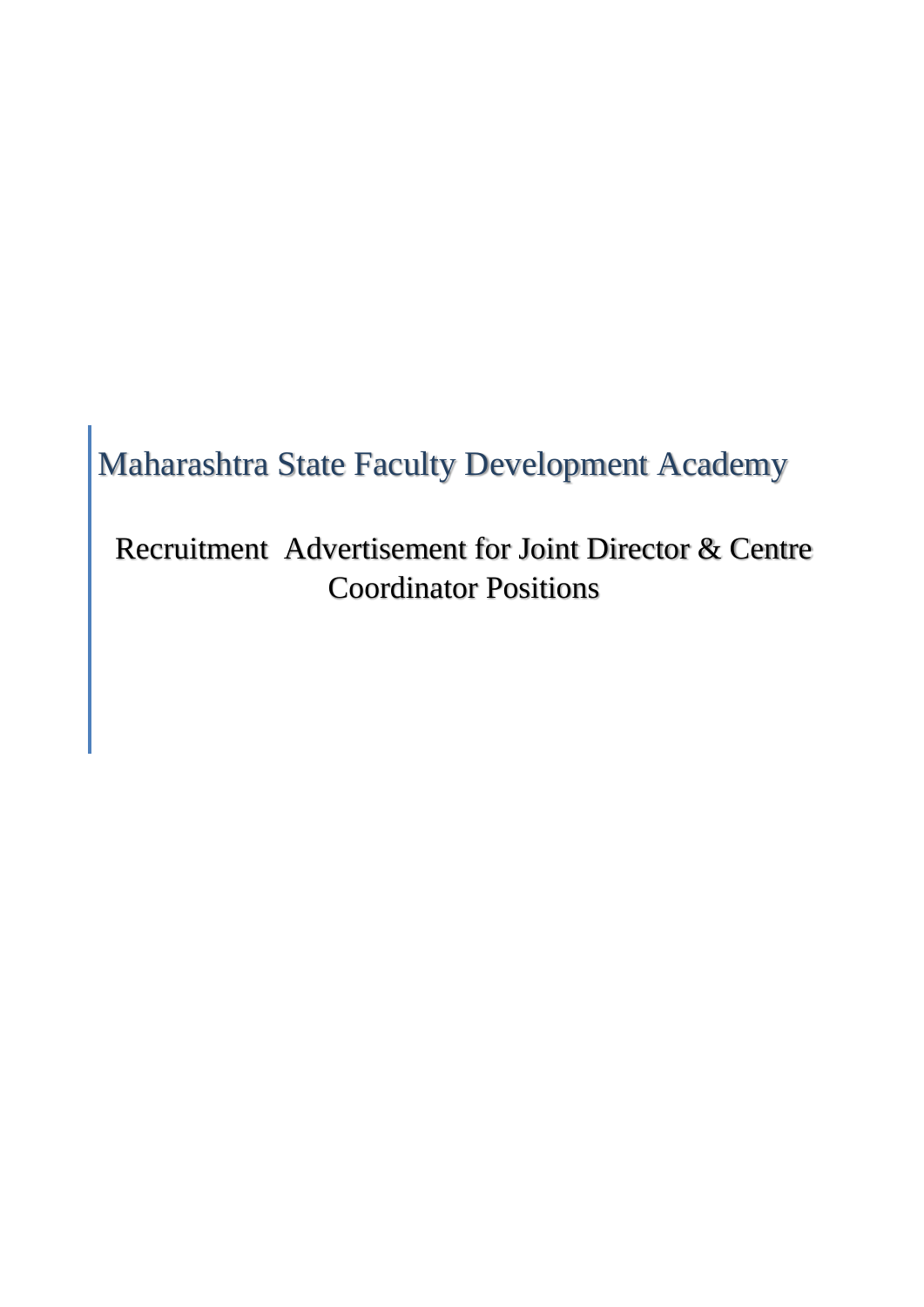

# **MAHARASHTRA STATE FACULTY DEVELOPMENT ACADEMY (A Section 8 Company)**

Advertisement No: Date: Date: Date: Date: Date: Date: Date: Date: Date: Date: Date: Date: Date: Date: Date: Date: Date: Date: Date: Date: Date: Date: Date: Date: Date: Date: Date: Date: Date: Date: Date: Date: Date: Date:

The Department of Higher and Technical Education, Govt. of Maharashtra has established Maharashtra State Faculty Development Academy (MSFDA) at Pune under Section 8 of Companies Act, 2013 for comprehensive training of teachers of all the Higher and Technical Education Institutions in the State.

Maharashtra State Faculty Development Academy (MSFDA) is inviting applications for the following posts.

- (i) Joint Director
- (ii) Centre Coordinators.

All the positions are to be filled on contractual basis for one year and can be renewed based on the performance of the candidate.

A brief on MSFDA, details of the positions, eligibility criteria and other information can be seen in the detailed advertisement available at the website [https://rusa.maharashtra.gov.in](https://rusa.maharashtra.gov.in/)

The interested applicants are requested to go through the detailed advertisement and follow the instructions therein for ap[plying for the respective](https://mahasarkar.co.in/) posts. Application form along with the requisite documents (Statement of Purpose, Essay, Assignment etc.) must be sent by email on [recruitment.msfda@gmail.com](mailto:recruitment.msfda@gmail.com) by  $30<sup>th</sup>$  November 2021.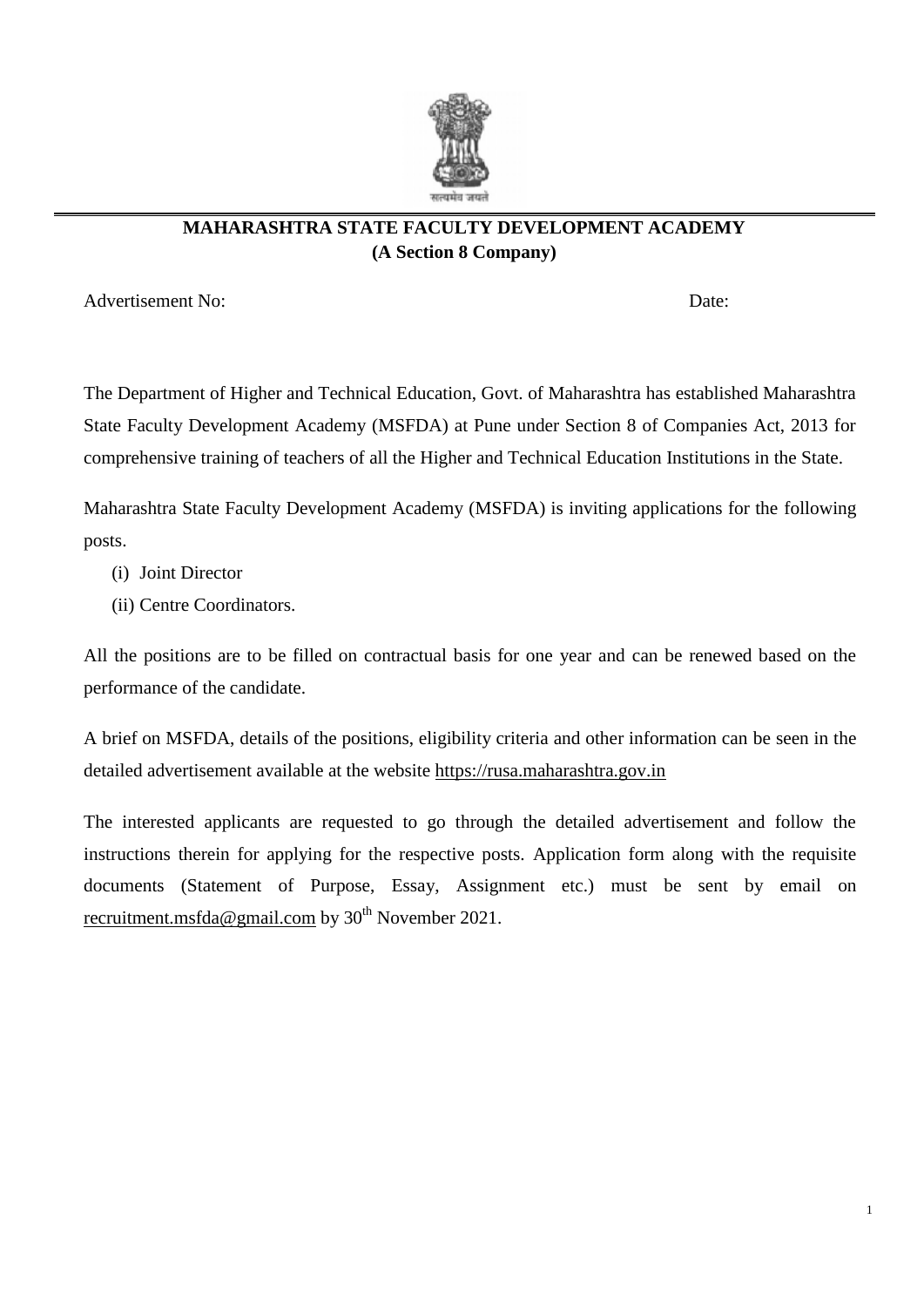# **Detailed Advertisement for Recruitment under MSFDA**

### **1. About MSFDA**

1.1 The Department of Higher and Technical Education has established Maharashtra State Faculty Development Academy (MSFDA) under Section 8 of Companies Act, 2013 to impart training to the faculty of Higher and Technical Education Institutions of Maharashtra.

1.2 The Vision of MSFDA is "Transforming higher educational landscape, through continuous professional development of teachers in Higher Education Institutes (HEIs) of Maharashtra".

1.3 The National Education Policy (NEP) 2020 specifies:

*"13.1 - The most important factor in the success of higher education institutions is the quality and engagement of its faculty."*

*"15.1.1 - Teacher education is vital in creating a pool of teachers that will shape the next ge[neration. Teacher preparat](https://mahasarkar.co.in/)ion is an activity that requires multidisciplinary perspectives and knowledge, formation of dispositions and values, and development of practice under the best mentors. Teachers must be grounded in Indian values, languages, knowledge, ethos, and traditions including tribal traditions, while also being well-versed in the latest advances in education and pedagogy."*

1.4 MSFDA is in a unique position to influence reforms in the higher education as envisaged by the NEP 2020 by engaging with and motivating the faculty. The focus of trainings and the USP of MSFDA will be development of holistic learning and overall development as a human being. This will be critical for societal change.

#### **USP and Approach of MSFDA**

- 1.5 MSFDA will focus on training, incorporating the following key principles and approaches emanating from NEP 2020.
- i. **Experiential learning, creativity and innovation:** The faculty will be encouraged to adopt pedagogies that promote discovery, questioning and experiential learning by the students. This approach, which is also being focused in school education, will enable development of creative individuals who are intelligent, confident, and sensitive and are able to address problems.
- ii. **Learning beyond knowledge**: Besides academic excellence and knowledge of latest advancement in respective disciplines, the trainings will underline that the purpose of higher education is much beyond accumulation of knowledge and employability. Knowledge can lead to intelligence, but by itself is not intelligence. The educators will be nudged towards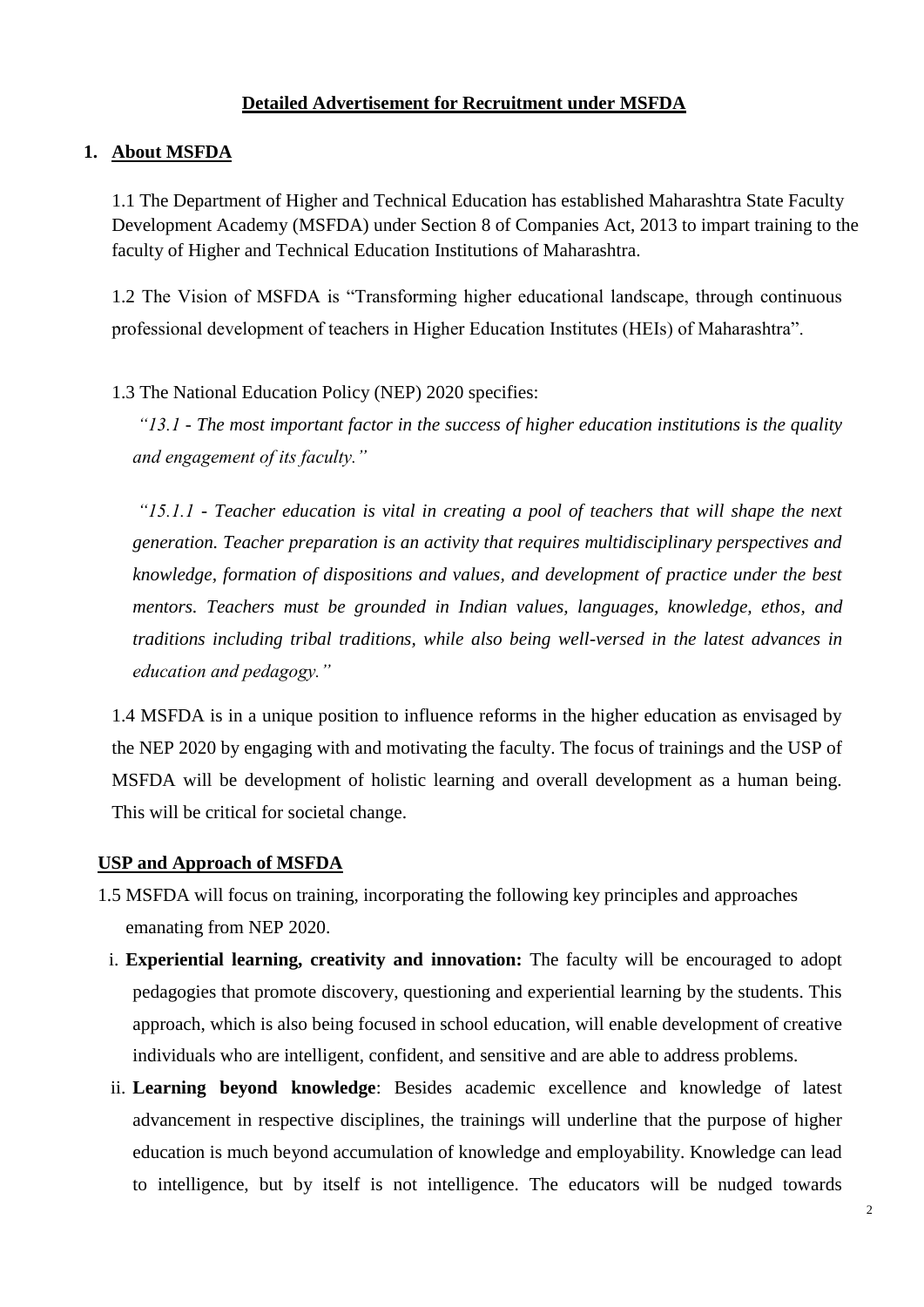appreciating this fact, so that they assume the right roles within the overarching purpose of 'learning'. The HEIs will be encouraged to promote a congenial learning environment, which is free from fear and promotes critical thinking, discussion and co- learning among teachers and students.

- iii. **Multidisciplinary Education**: A multidisciplinary approach will promoted. The HEIs will be encouraged to recognize and promote creative arts at par with science and management subjects. Also, the training will promote integration with vocational education as envisaged in the NEP 2020 and work towards correcting the social status hierarchy associated with vocational education.
- iv. **Scientific and rational thinking**: The NEP 2020 envisions discovery-based style of learning with emphasis on scientific method and critical thinking. Article 51 of the Constitution inter alia mentions that it shall be the fundamental duty of every citizen to develop scientific temper, humanism and spirit of enquiry and reform. MSFDA will promote training which is focused on rational thinking.
- v. **Networking with practitioners, expert institutions, HEIs**: Recognizing the strength and importance of experiential and hands-on learning, the MSFDA will work as collaborative institutes that will not only provide training to faculty, but will also serve as facilitative platform to connect the HEIs with best practicing individuals, practitioners, institutions, and resources.
- vi. **Diversity and inclusion**: The NEP 2020 has identified limited access and limited teaching in local language as a constraint to achieving the purpose of higher education. It envisions increased access, equity and inclusion in higher education by creating greater opportunities. The MSFDA will promote diversity and inclusion as a non-negotiable fundamental principal in all aspects of higher education. The training accordingly, will focus on sensitizing faculty towards this aspect and skilling them with comprehensive understanding of diversity and inclusion and also providing them with appropriate frameworks to implement in their respective institutions.

#### **Centres in MSFDA**

- 1.6 There will be six Centres in MSFDA to carry out trainings/work in their respective areas. Each Centre will be managed by a **Centre Coordinator** assisted by an Administrative Assistant. The six Centres are:
- (a) **Centre for Multi-disciplinary curriculum & pedagogy**: This Centre will carry out trainings in learning opportunities with a multi-disciplinary approach. In line with the NEP, 2020, the Centre will enable institutions and faculty to provide open, creative, and critical learning opportunities by inter-connecting various streams of arts and science. It will plan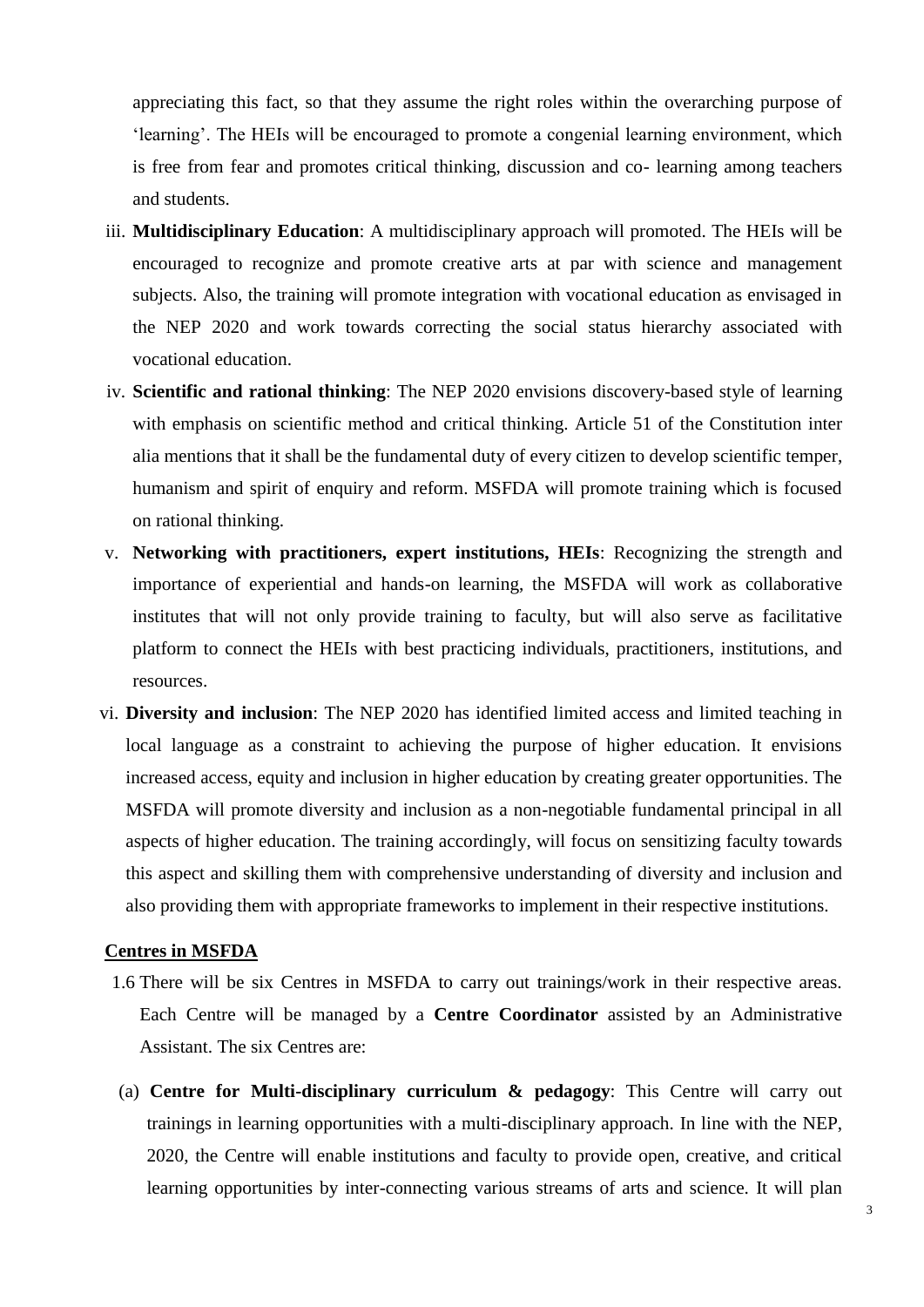and execute trainings and modules in multi-disciplinary curriculum & pedagogy and build capacity of the faculty and institutions to be able to conduct such courses and adopt such pedagogy in their institution. The Centre will focus on development and promotion of creative IT based tools to promote experiential learning as part of pedagogy.

- (b) **Centre for Leadership Development**: This Centre will focus on training of senior faculty of HEIs who are in leadership positions or are likely to assume leadership positions. The various aspects of NEP, 2020 will be discussed with them and they will be motivated to translate the policy features into actuality within their institutions. Modules on ethical leadership will be held in collaboration with expert organizations. The Centre will also work towards development of leadership traits in students.
- (c) **Centre for Inclusion & Diversity**: The Centre will sensitize the faculty, students and HEIs to diversity and inclusion as a non-negotiable value. It will operate as a cross-cutting theme and design and plan training programmes to encourage HEIs to build a conducive environment for students from diverse backgrounds to be able to access and enroll in their courses. It will also network with specialized organizations/individuals to enrich the trainings in this field.
- (d) **Centre for Innovation & Cutting-edge technology**: The Centre will foster innovation culture in HEIs. It will develop tools and methodologies to nurture innovation, incubation and entrepreneurial ecosystem and impart trainings in this field. It will focus on research and analysis and strengthen the participant"s understanding as an entrepreneur, leader and/or explorer in new fields and ideas. It will also focus on contemporary development in the various subject domains. In the disruptive age the shelf life of skills is reduced drastically. The Centre will develop creative interventions to impart future ready skills for bridging the skill gap.
- (e) **Centre for Resources**: The Centre will be developed as a studio hosting a library, an audiovisual room, a performance space with required technical and other resources and provision for regular updating of resources like books, journals, periodicals, films, audio files, etc. It will endeavor to become a one-stop Centre for information pertaining to best online/offline resources. It will tie up and compile the existing resources/ online platforms for guidance of trainees/students who will visit the Centre. It will be an active space that will hosts events, debates/discussions, shows, film screenings, musicals, readings, exhibitions etc. for not only the faculty but also the students, thus also becoming a hub for traditional, modern, digital and other forms of creative expression.
- (f) **Centre for Networking**: The Centre will build a strong network of academicians,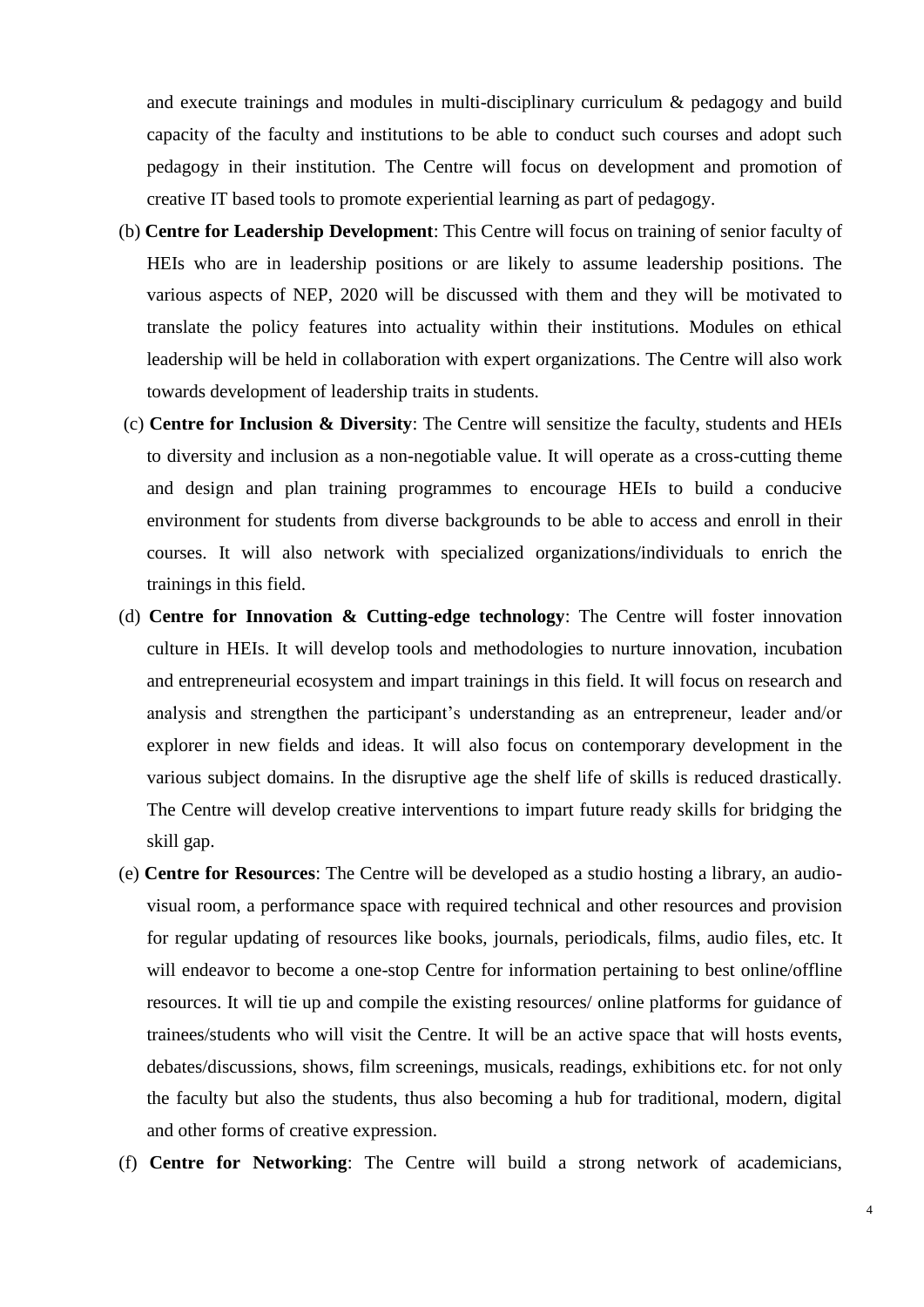practitioners, organizations and institutions that can bring in expertise that is best desired for education of young people. It will act as a platform to allow sharing and exchange of latest development in terms of thought, skill, technology in various arts and science streams as well as learning pedagogy. The Centre will, thus, support other Centres as well as HEIs for designing of appropriate modules and courses. It will take lead in creating opportunities and avenues for student internships, fellowships, apprenticeship, placements and any other form of association to learn and practice by-hand on the field.

#### **1.7 Organization Structure of MSFDA will be as follows**



# **2. Important information for applicants**

2.1 **The MSFDA is a prestigious State-level training Academy for faculty of all the Higher Education Institutes in the State of Maharashtra. The manpower that is to be recruited for this prestigious Academy therefore must be outstanding and of a very high capability and stature, possessing the traits that have been mentioned against the respective positions in the table below (See Eligibility criteria).**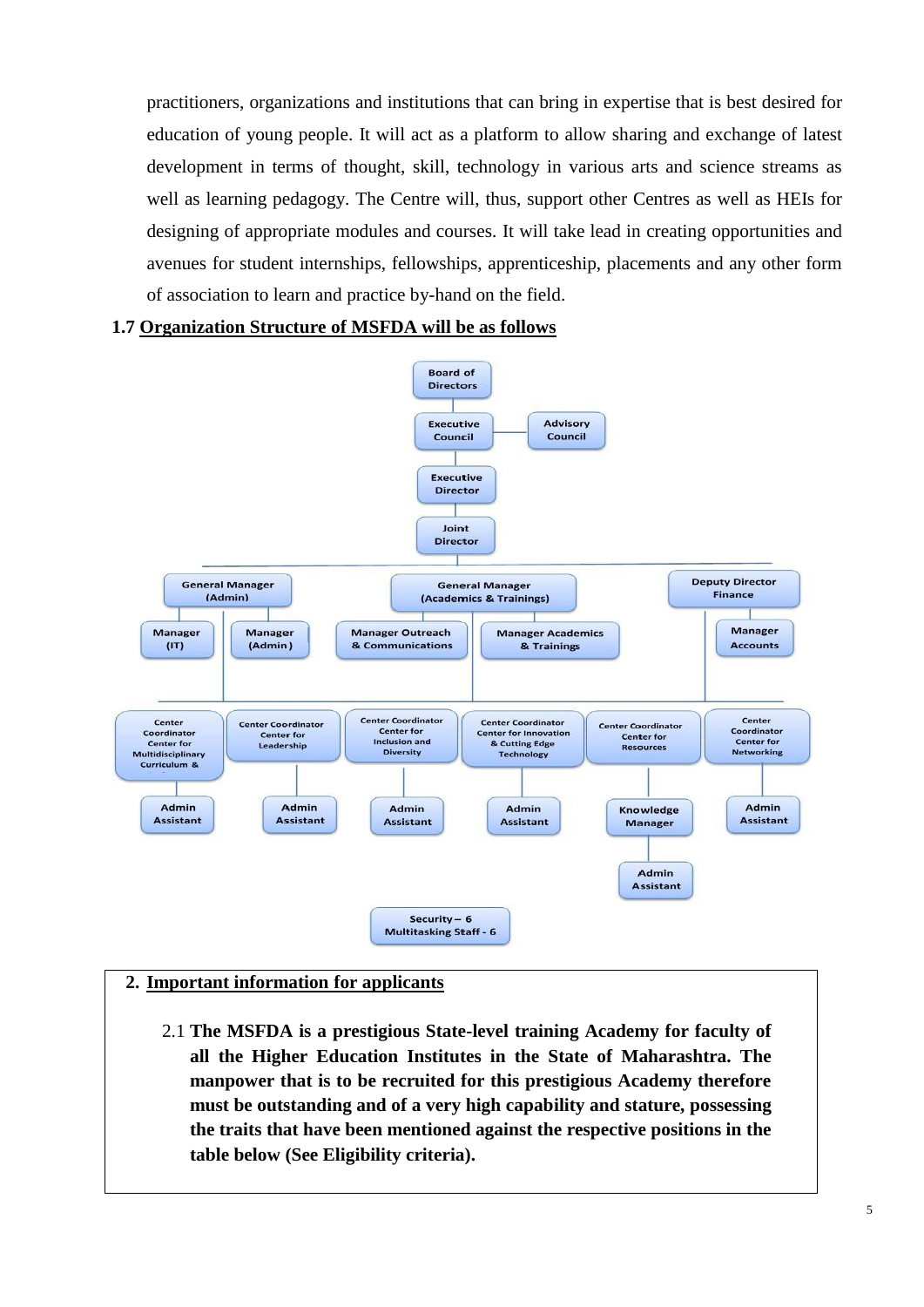- 2.2 **Candidates are therefore advised to go through the eligibility conditions carefully. They should not feel that merely possessing the educational qualification required for a particular role makes them eligible to apply for the same. Specific traits required for each particular position have been mentioned that are essential requirements for that role.**
- 2.3 **A candidate who feels that besides the requisite educational qualification and experience, he/she also possesses all those traits to make him/her suitable for a State Level position in this prestigious Academy only should apply, so that time of the Selection Committee or his/her own time is not wasted.**

| <b>Position: Joint Director</b> |                                                                        |
|---------------------------------|------------------------------------------------------------------------|
| Role & Responsibilities         | The Joint Director shall be responsible, under the overall             |
|                                 | guidance of the Executive Director, for:                               |
|                                 | Demystifying the vision and objectives of the academy to               |
|                                 | the team                                                               |
|                                 | Conceptualizing and strategizing processes related to the              |
|                                 | overall purpose of the academy                                         |
|                                 | Visualizing the organization structure for smooth                      |
|                                 | implementation of the programmes                                       |
|                                 | Providing necessary inputs for assessment, planning and                |
|                                 | execution of training programmes                                       |
|                                 | Being able to guide the programme team to articulate                   |
|                                 | vision, plan and execute courses/modules/programmes                    |
|                                 | Establish connect with people and organisations trying out             |
|                                 | innovative and pedagogical practices in the field of learning          |
| <b>Eligibility Criteria</b>     | A person passionate and knowledgeable about education and<br>$\bullet$ |
|                                 | learner-centred approach in learning. Also, the person needs           |
|                                 | to have understanding of interconnectedness of learning with           |
|                                 | human values and sustainability and ability to guide team and          |
|                                 | visualize suitable training programmes for the same. Rich              |
|                                 | experience of engagement with young people from diverse                |
|                                 | backgrounds will be preferred.                                         |
|                                 | Post Graduate in any discipline with traits mentioned above            |
|                                 | Work experience of minimum 15 years at the senior                      |
|                                 | management level                                                       |
|                                 | Proven experience in programme management, designing<br>$\bullet$      |
|                                 | modules & facilitating trainings,                                      |
|                                 | Having a good understanding of social and aspirational<br>$\bullet$    |
|                                 | issues of youth, learning pedagogy, arts and creative streams          |

# **3. Positions for recruitment, Job Description, Eligibility criteria and Job type**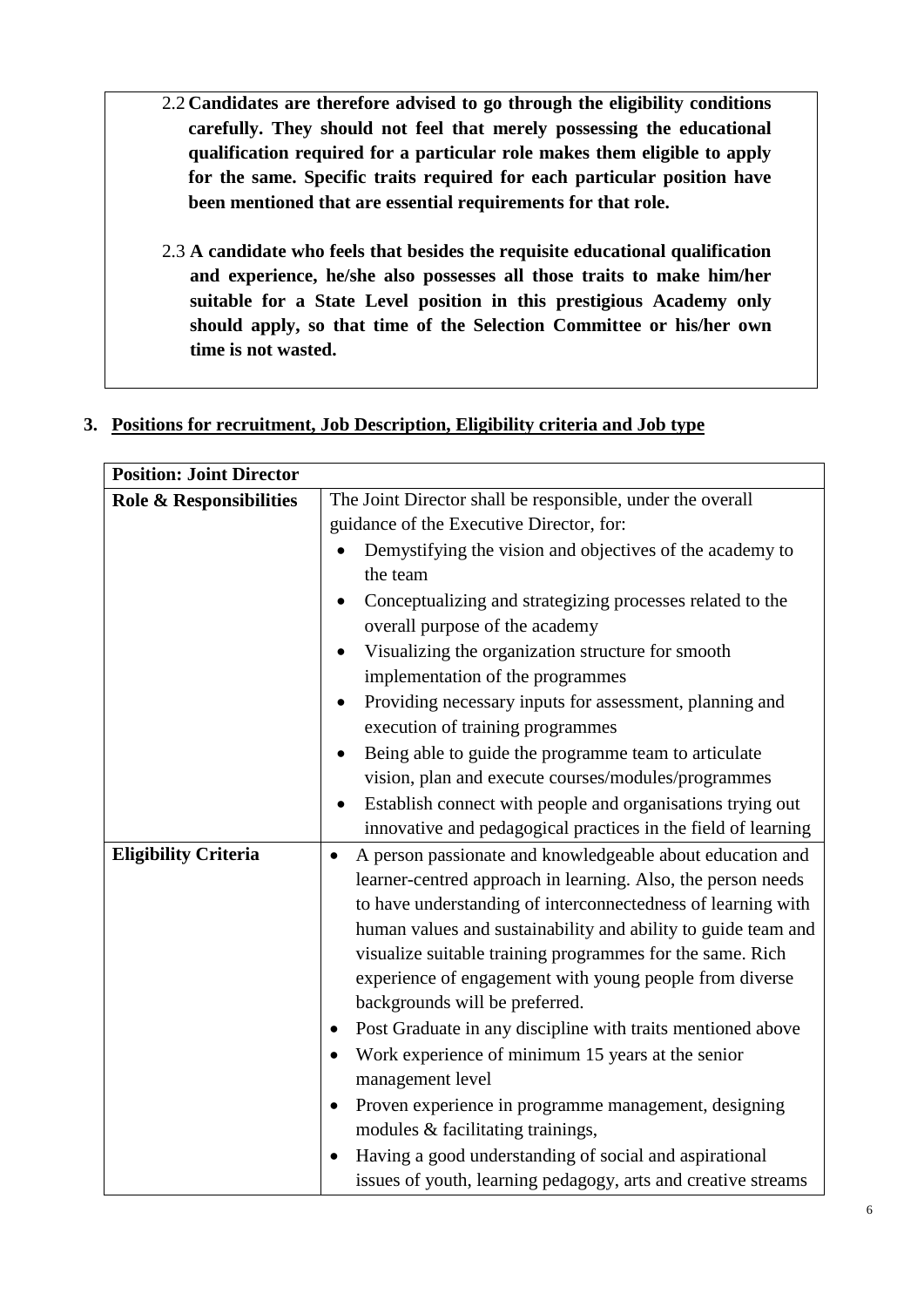|                 | Having critical abilities to be able to understand policies,<br>$\bullet$<br>articulate vision and translate it into action points for<br>implementation<br>Ability to work in a collaborative and participatory manner<br>thereby guiding team members to be able to connect the<br>activities and plan to the larger vision of the programme |
|-----------------|------------------------------------------------------------------------------------------------------------------------------------------------------------------------------------------------------------------------------------------------------------------------------------------------------------------------------------------------|
| <b>Job type</b> | Contractual, full-time<br>$\bullet$                                                                                                                                                                                                                                                                                                            |
|                 | Term : 1 Year; Renewal subject to performance<br>$\bullet$                                                                                                                                                                                                                                                                                     |
|                 | Pay Scale: Rs 1,75,000 - Rs 2,50,000 per month<br>$\bullet$                                                                                                                                                                                                                                                                                    |
|                 | commensurate with experience and role fit                                                                                                                                                                                                                                                                                                      |

# **Centre Coordinator 1: Centre for Multi-disciplinary curriculum & pedagogy**

**Scope of the Centre:** This Centre will carry out trainings in learning opportunities with a multi-disciplinary approach. In line with the NEP, 2020, the Centre will enable institutions and faculty to provide open, creative, and critical learning opportunities by inter-connecting various streams of arts and science. It will plan and execute trainings and modules in multidisciplinary curriculum & pedagogy and build capacity of the faculty and institutions to be able to conduct such courses and adopt such pedagogy in their institution. The Centre will focus on development and promotion of creative IT based tools to promote experiential learning as part of pedagogy.

|                          | The Centre Coordinator (Multidisciplinary) shall be responsible  |
|--------------------------|------------------------------------------------------------------|
| Role & Responsibilities: | for:                                                             |
|                          | Preparing and updating the scope of the Centre                   |
|                          | Conceptualizing and strategizing processes plans to reach        |
|                          | out and promote multi-disciplinary approach in learning to       |
|                          | various higher education institutions (HEIs)                     |
|                          | Coordinate and cooperate with other other Centres to build       |
|                          | and strengthen interconnectedness and learner-centred            |
|                          | approach                                                         |
|                          | Update the Academy with most recent innovations in               |
|                          | thought and courses                                              |
|                          | Develop a calendar of courses/modules for the year and           |
|                          | execute the same across the State                                |
|                          | Coordinate with various HEIs and Universities to adopt and       |
|                          | innovate with inter-stream/multidisciplinary learning for        |
|                          | their students and faculty                                       |
|                          | Networking with expert individuals/organisations/institutes<br>٠ |
|                          | Financial management of Centre<br>٠                              |
|                          | Developing Resource depository of the Centre<br>$\bullet$        |
|                          | Monitoring & Evaluation of the training programmes               |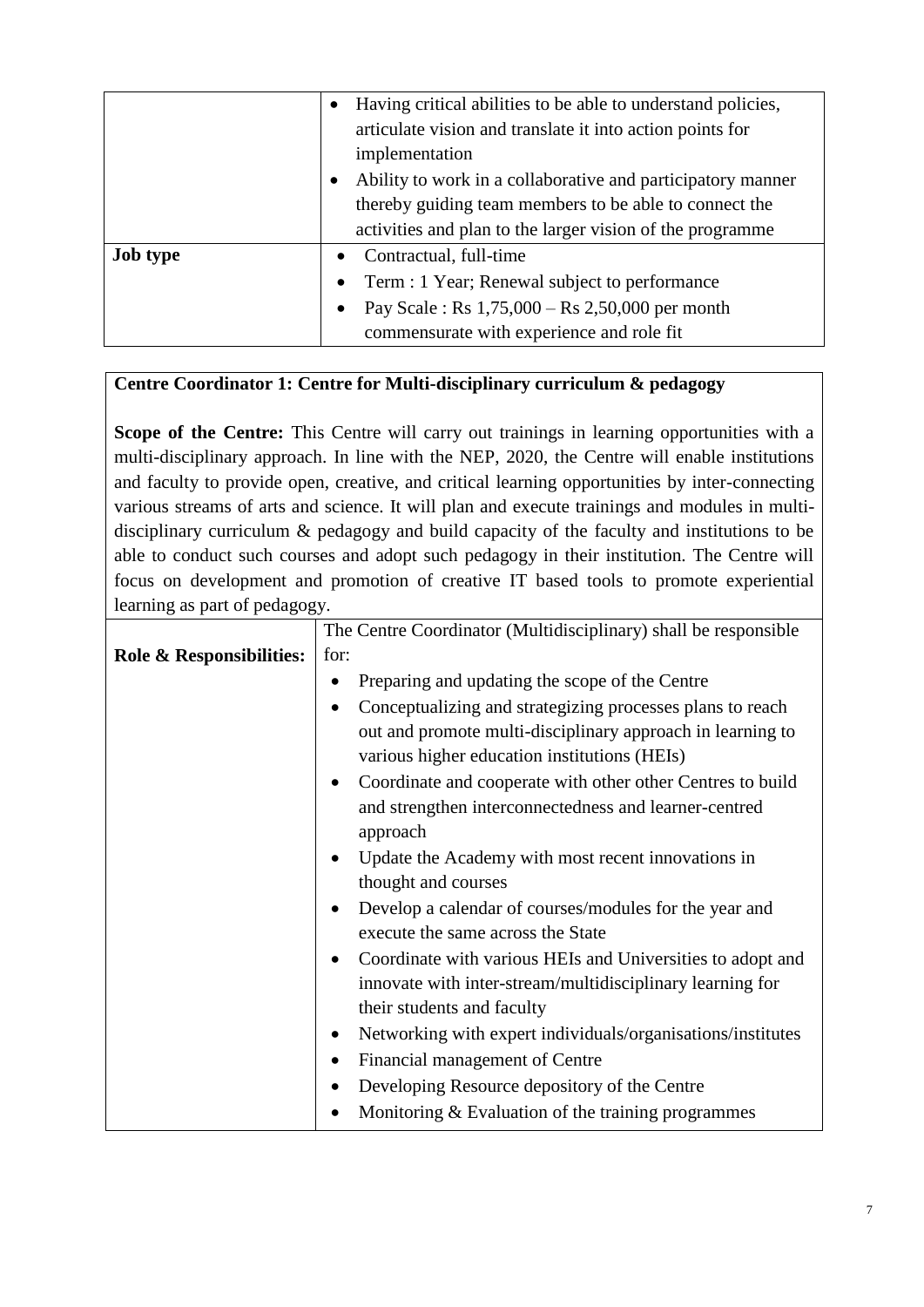| <b>Eligibility Criteria</b> | • A person who can appreciate the scope and importance of   |
|-----------------------------|-------------------------------------------------------------|
|                             | inter-stream/multi-disciplinary learning and has experience |
|                             | and knowledge to plan, strategise and execute programmes    |
|                             | and courses that facilitate inter-stream/multidisciplinary  |
|                             | learning opportunities for young people and institutions.   |
|                             | Post Graduate in Education / Learning Pedagogy / Research   |
|                             | or any related discipline                                   |
|                             | Minimum five years of work experience in the field of       |
|                             | education - formal and/informal with youth                  |
|                             | Proven experience in designing, planning and                |
|                             | implementation modules and courses                          |
|                             | Having a good understanding of critical learning pedagogy   |
|                             | and importance of multi-disciplinary learning opportunities |
|                             | Having critical abilities to be able establish and impress  |
|                             | upon the need to bring about interconnectedness of various  |
|                             | streams in higher education                                 |
|                             | Ability to work in a collaborative and participatory manner |
|                             | thereby guiding team members to be able to connect the      |
|                             | activities and plan the larger vision of the programme.     |
|                             | Knowledge and experience of introducing various creative    |
|                             | streams and designing modules to enhance participation of   |
|                             | youth/students                                              |
|                             | Knowledge and experience of planning, strategising and      |
|                             | executing programmes and courses that facilitate creative   |
|                             | learning opportunities for young people.                    |
| <b>Job type</b>             | Contractual, full-time<br>$\bullet$                         |
|                             | Term : 1 Year; Renewal subject to performance               |
|                             | Pay Scale: Rs $1,00,000 -$ Rs $1,50,000$ per month          |
|                             | commensurate with experience and role fit                   |
|                             |                                                             |

# **Centre Coordinator 2: Centre for Leadership Development**

Scope of the Centre: This Centre will focus on training of senior faculty of higher education institutes (HEIs) who are in leadership positions or are likely to assume leadership positions. The various aspects of NEP, 2020 will be discussed with them and they will be motivated to translate the policy features into actuality within their institutions. Modules on ethical leadership will be held in collaboration with expert organizations. The Centre will also work towards development of leadership traits in students.

| <b>Role &amp; Responsibilities</b> | The Centre Coordinator (Leadership) shall be responsible for: |  |
|------------------------------------|---------------------------------------------------------------|--|
|                                    | • Preparing and updating the scope of the Centre              |  |
|                                    | • Conceptualising and strategizing processes plans to reach   |  |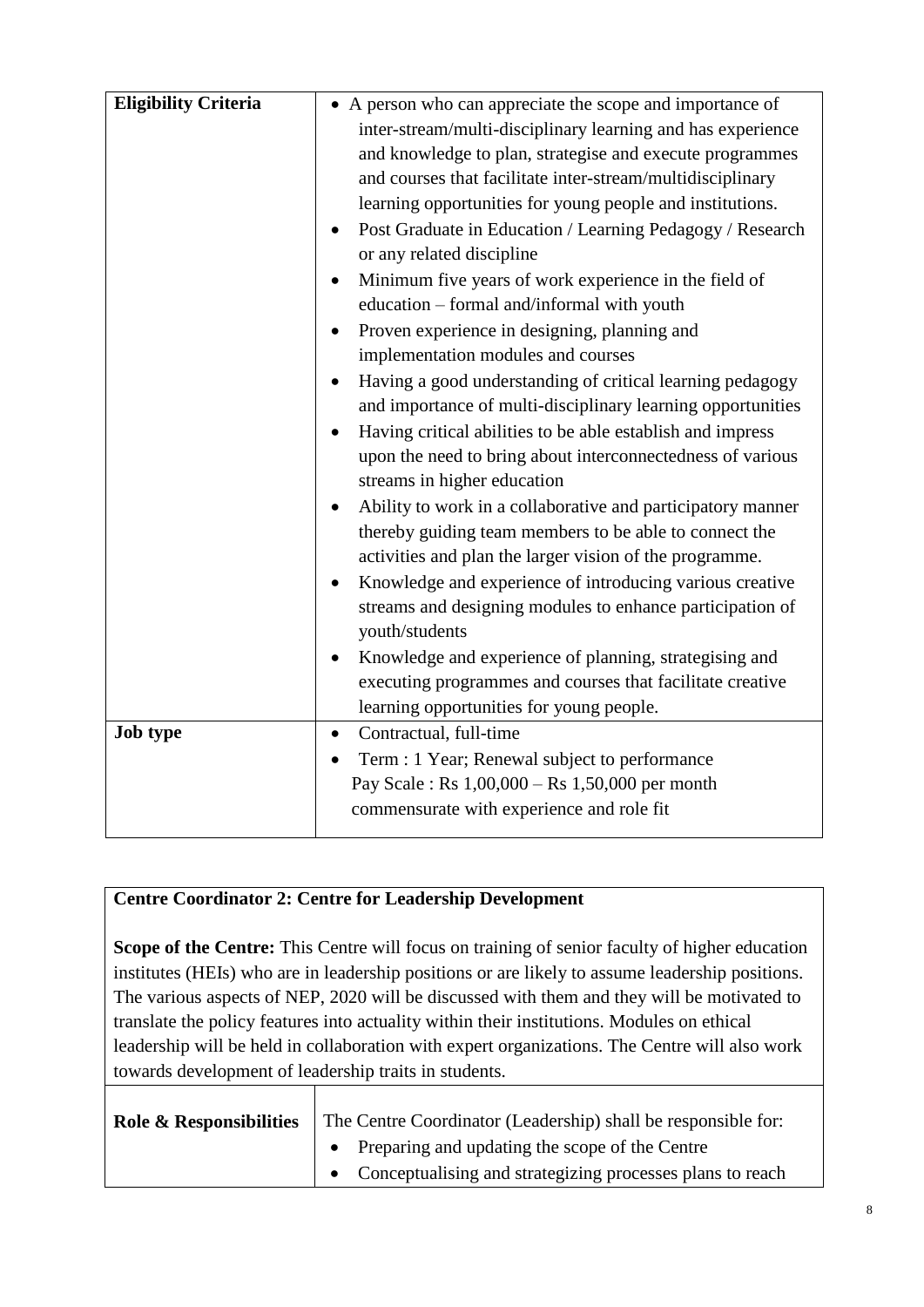|                             |           | out and promote leadership development amongst senior         |
|-----------------------------|-----------|---------------------------------------------------------------|
|                             |           | faculty/leaders of HEIs                                       |
|                             |           | Coordinate and cooperate with other other Centres to build    |
|                             |           | and strengthen interconnectedness                             |
|                             |           | Update the Academy with most recent innovations in            |
|                             |           | thought and courses                                           |
|                             |           | Develop a calendar of courses/modules for the year and        |
|                             |           | execute the same across the State                             |
|                             | ٠         | Coordinate with various HEIs and Universities to adopt and    |
|                             |           | innovate with exemplary leadership traits                     |
|                             | $\bullet$ | Networking with expert individuals/organisations/institutes   |
|                             | ٠         | Financial management of Centre                                |
|                             | $\bullet$ | Developing Resource depository of the Centre                  |
|                             | ٠         | Monitoring & Evaluation of the training programmes            |
| <b>Eligibility Criteria</b> | ٠         | Post Graduate in any discipline related to job profile with   |
|                             |           | knowledge and experience of conducting training               |
|                             |           | programmes in leadership and who is himself/herself an        |
|                             |           | emerging leader/leader in his/her own discipline.             |
|                             |           | Minimum five years of work experience in the field of         |
|                             |           | leadership training                                           |
|                             |           | Proven experience in designing, planning and                  |
|                             |           | implementation of modules and courses                         |
|                             |           | Having a good understanding of leadership traits              |
|                             | ٠         | Having critical abilities to be able to establish and impress |
|                             |           | upon the need for leadership in HEIs                          |
|                             |           | Ability to work in a collaborative and participatory manner   |
|                             |           | thereby guiding team members to be able to connect the        |
|                             |           | activities and plan the larger vision of the programme        |
|                             |           | Knowledge and experience of planning, strategising and        |
|                             |           | executing leadership programmes and courses                   |
| <b>Job type</b>             | ٠         | Contractual, full-time                                        |
|                             |           | Term : 1 Year; Renewal subject to performance                 |
|                             |           | Pay Scale : Rs $1,00,000 -$ Rs $1,50,000$ per month           |
|                             |           | commensurate with experience and role fit                     |

# **Centre Coordinator 3 - Centre for Inclusion & Diversity**

Scope of the Centre: The Centre will sensitize the faculty, students and HEIs to diversity and inclusion as a non-negotiable value. It will operate as a cross-cutting theme and design and plan training programmes to encourage HEIs to build a conducive environment for students from diverse backgrounds to be able to access and enroll in their courses. It will also network with specialized organizations/individuals to enrich the trainings in this field.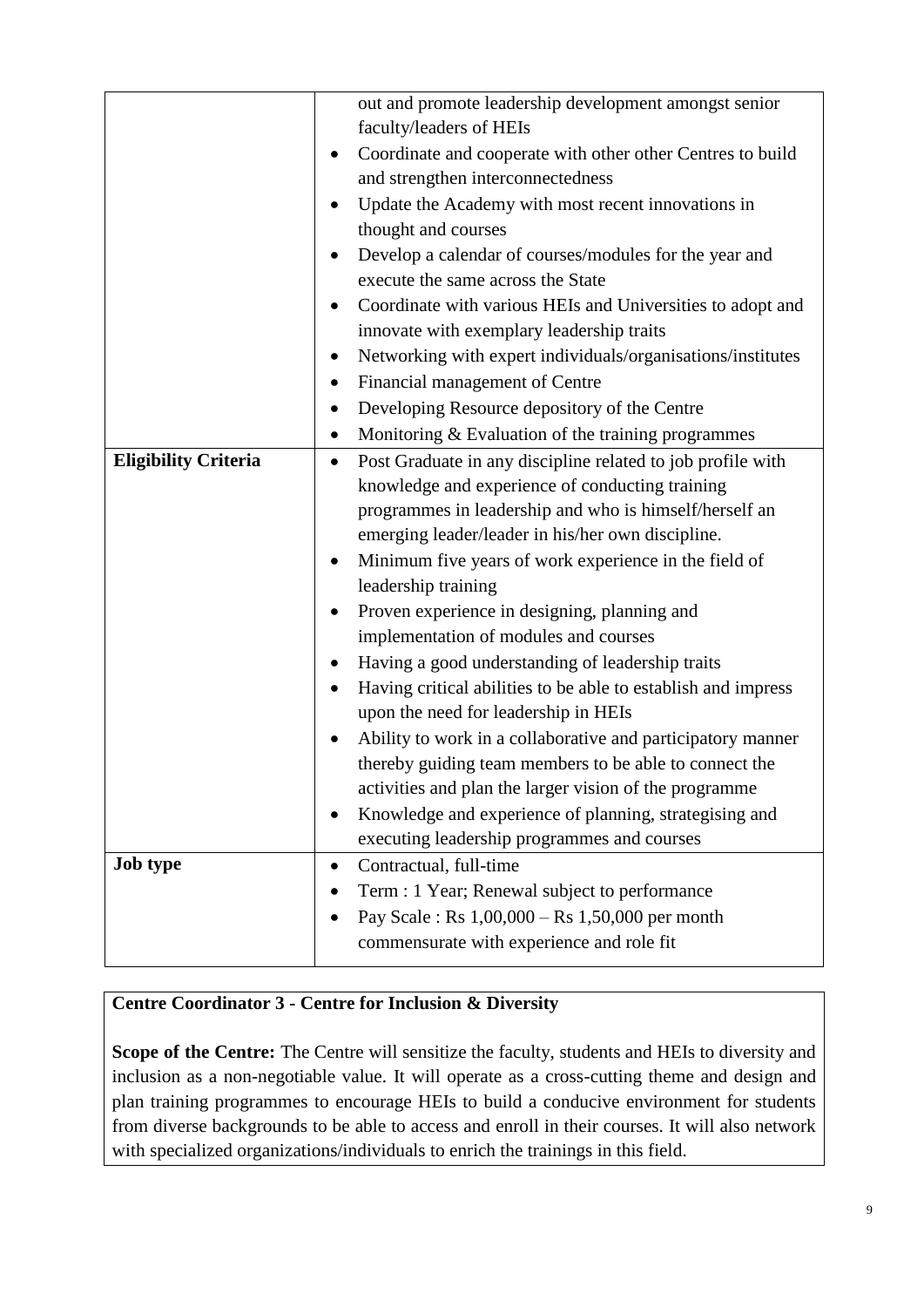| <b>Role &amp; Responsibilities</b> | The Centre Coordinator (Inclusion) shall be responsible for:<br>Preparing and updating the scope of the Centre<br>Conceptualizing and strategizing processes plans to reach out<br>and promote an inclusive approach among institutions,<br>faculty and students<br>Coordinate and cooperate with other Centres to build and<br>strengthen interconnectedness<br>Update the academy with necessary knowledge and resources<br>on inclusion<br>Develop a calendar of courses/modules for the year and<br>execute the same across the State<br>Coordinate with various HEIs and universities to adopt and<br>appreciate an inclusive approach among faculty and students<br>Networking with expert individuals/organizations/institutes |
|------------------------------------|---------------------------------------------------------------------------------------------------------------------------------------------------------------------------------------------------------------------------------------------------------------------------------------------------------------------------------------------------------------------------------------------------------------------------------------------------------------------------------------------------------------------------------------------------------------------------------------------------------------------------------------------------------------------------------------------------------------------------------------|
|                                    | Financial management of Centre                                                                                                                                                                                                                                                                                                                                                                                                                                                                                                                                                                                                                                                                                                        |
|                                    | Developing Resource depository of the Centre                                                                                                                                                                                                                                                                                                                                                                                                                                                                                                                                                                                                                                                                                          |
|                                    | Monitoring & Evaluation of the training programmes                                                                                                                                                                                                                                                                                                                                                                                                                                                                                                                                                                                                                                                                                    |
| <b>Eligibility Criteria</b>        | A person who believes in diversity and inclusion as a non-<br>$\bullet$<br>negotiable value and approach and has knowledge and<br>experience to plan, strategies and execute programmes and<br>courses that facilitate an understanding and appreciation of<br>inclusion among young people and higher education<br>institutions (HEIs).                                                                                                                                                                                                                                                                                                                                                                                              |
|                                    | Masters in Social Sciences / Development Studies /<br>Anthropology or any related discipline                                                                                                                                                                                                                                                                                                                                                                                                                                                                                                                                                                                                                                          |
|                                    | Minimum five years of work experience in the area of<br>diversity and inclusion                                                                                                                                                                                                                                                                                                                                                                                                                                                                                                                                                                                                                                                       |
|                                    | Proven experience in handling programmes and projects<br>related to diversity and inclusion especially with youth<br>Having a good understanding of socio-eco-cultural and<br>political debates - national and international conventions -<br>related to diversity and inclusion                                                                                                                                                                                                                                                                                                                                                                                                                                                      |
|                                    | Having critical abilities to design and facilitate participatory<br>modules and/or short term courses on diversity and inclusion<br>Ability to work in a collaborative and participatory manner<br>with various institutions to bring the issue of inclusion in<br>higher education on priority                                                                                                                                                                                                                                                                                                                                                                                                                                       |
| <b>Job type</b>                    | Contractual, full-time<br>Term : 1 Year; Renewal subject to performance<br>Pay Scale : Rs $1,00,000 -$ Rs $1,50,000$ per month<br>commensurate with experience and role fit                                                                                                                                                                                                                                                                                                                                                                                                                                                                                                                                                           |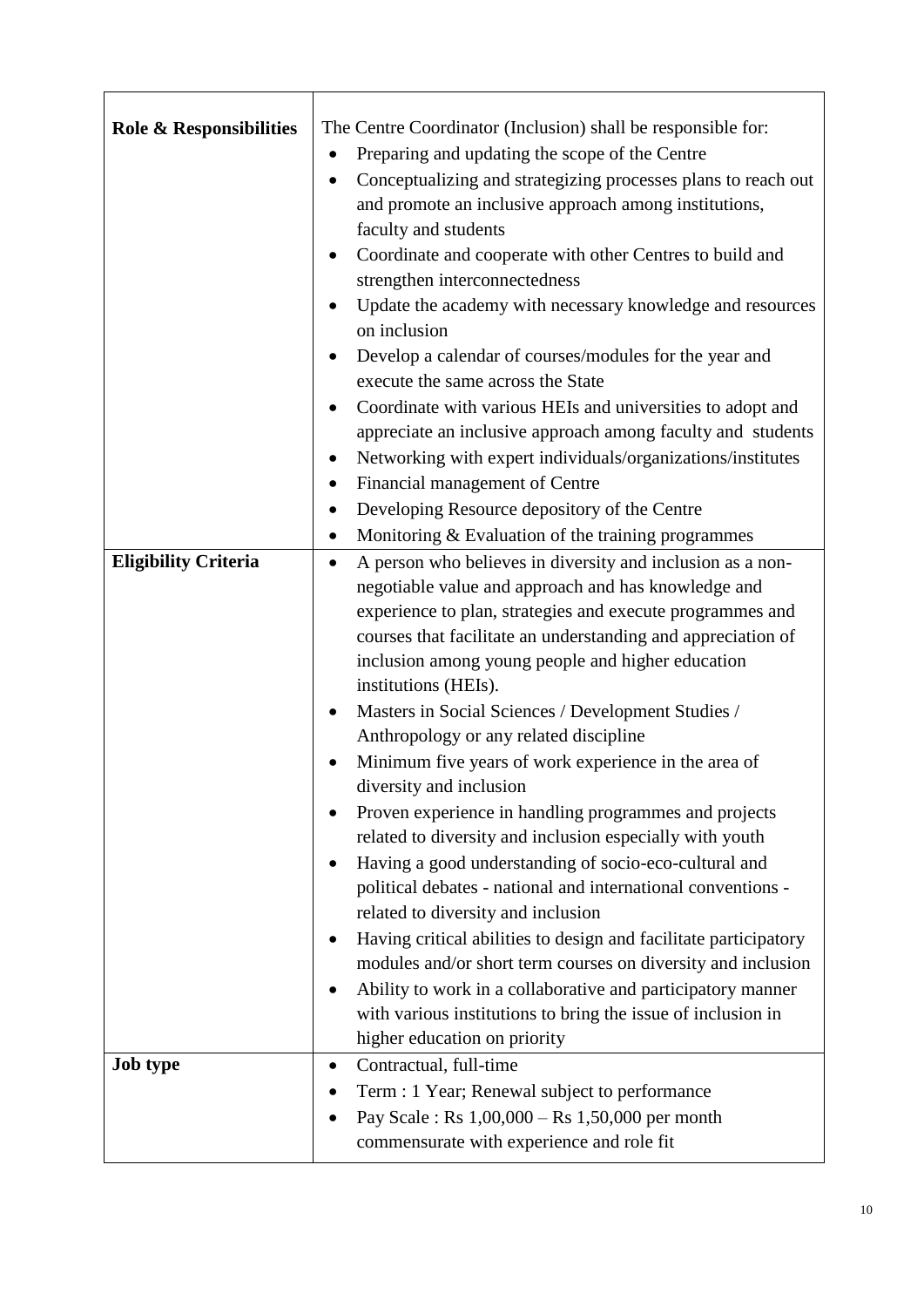# **Centre Coordinator 4 - Centre for Innovation & Cutting Edge Technology**

Scope of the Centre: The Centre will foster innovation culture in HEIs. It will develop tools and methodologies to nurture innovation, incubation and entrepreneurial ecosystem and impart trainings in this field. It will focus on research and analysis and strengthen the participant's understanding as an entrepreneur, leader and/or explorer in new fields and ideas. It will also focus on contemporary development in the various subject domains. In the disruptive age the shelf life of skills is reduced drastically. The Centre will develop creative interventions to impart future ready skills for bridging the skill gap.

| <b>Role &amp; Responsibilities</b> | The Centre Coordinator (Incubation) shall be responsible for:            |
|------------------------------------|--------------------------------------------------------------------------|
|                                    | Preparing and updating the scope of the Centre                           |
|                                    | Conceptualising and strategizing processes and plans to<br>$\bullet$     |
|                                    | reach out and promote tools and methodologies to nurture                 |
|                                    | innovation incubation and entrepreneurial skills to students             |
|                                    | and faculties                                                            |
|                                    | Coordinate and cooperate with other Centres to build and<br>$\bullet$    |
|                                    | strengthen interconnectedness and learner-centred                        |
|                                    | approach                                                                 |
|                                    | Update the academy with list of like-minded individuals,<br>$\bullet$    |
|                                    | professionals and organizations and their profile working                |
|                                    | in the area of incubation                                                |
|                                    | Coordinate development of curriculum and delivery of<br>$\bullet$        |
|                                    | theme-based courses and skill courses for faculty on recent              |
|                                    | advances in various subjects                                             |
|                                    | Formulate and design the training calendar of<br>$\bullet$               |
|                                    | courses/modules for the year                                             |
|                                    | <b>Identify Resource Persons /Industry Partners /domain</b><br>$\bullet$ |
|                                    | specialist to deliver courses / modules                                  |
|                                    | Liaisons with academic institutions/Nodal centers /<br>$\bullet$         |
|                                    | Universities for organizing concurrent programs                          |
|                                    | Coordinate with various institutions and universities to<br>٠            |
|                                    | adopt an innovation culture in their institutions                        |
|                                    | Monitor and track and update future disruptive<br>$\bullet$              |
|                                    | technologies and future skills                                           |
|                                    | Financial management of Centre                                           |
|                                    | Developing Resource depository of the Centre                             |
|                                    | Monitoring & Evaluation of the training programmes                       |
| <b>Eligibility Criteria</b>        | A person with an innovative mindset who can enable young<br>$\bullet$    |
|                                    | people to develop an idea, research and execute plans to                 |
|                                    | develop the idea further into a functional opportunity. A                |
|                                    | person with curiosity and awareness of future technology                 |
|                                    | trends. A person who can reach out to institutions, engage               |
|                                    | with them and share processes, thus, enabling setting up                 |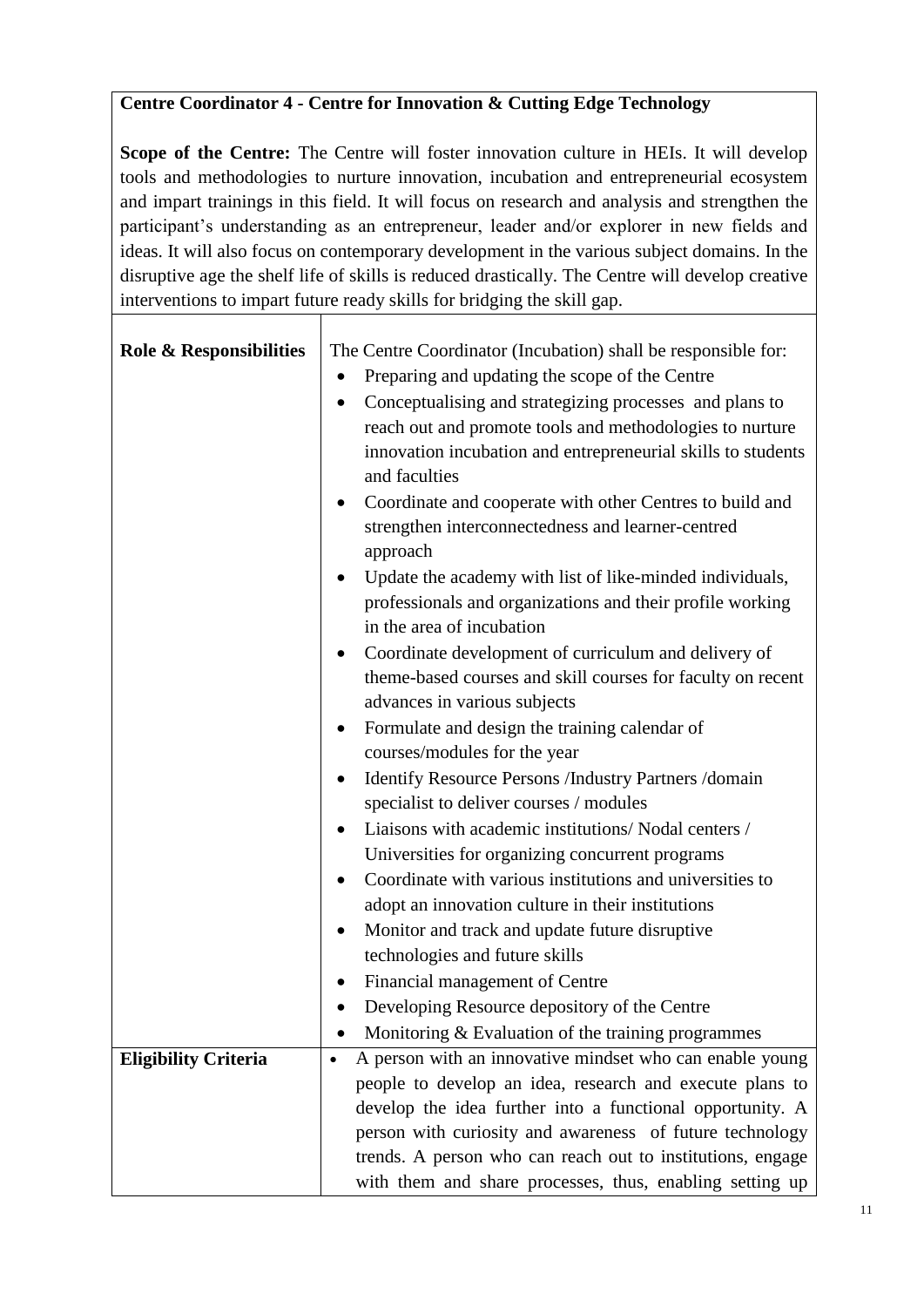|                 | innovation culture in the higher education institutions            |
|-----------------|--------------------------------------------------------------------|
|                 | (HEIs). A person who can prepare framework where                   |
|                 | students can come up with innovative ideas<br>as                   |
|                 | entrepreneurs, willing to take risks and experiment with the       |
|                 | process from ideating to norming and forming of the                |
|                 | project.                                                           |
|                 | Engineering graduate or any postgraduate with proven<br>$\bullet$  |
|                 | research skills/skills in innovation, incubation or mentoring      |
|                 | start-ups                                                          |
|                 | Minimum five work of relevant experience and research<br>$\bullet$ |
|                 | skills                                                             |
| <b>Job type</b> | Contractual, full-time<br>$\bullet$                                |
|                 | Term : 1 Year; Renewal subject to performance<br>$\bullet$         |
|                 | Pay Scale: $\text{Rs } 1,00,000 - \text{Rs } 1,50,000$ per month   |
|                 | commensurate with experience and role fit                          |
|                 |                                                                    |

# **Centre Coordinator 5 – Centre for Resources**

**Scope of the Centre:** The Centre will be developed as a studio hosting a library, an audiovisual room, a performance space with required technical and other resources and provision for regular updating of resources like books, journals, periodicals, films, audio files, etc. It will endeavor to become a one-stop Centre for information pertaining to best online/offline resources. It will tie up and compile the existing resources/ online platforms for guidance of faculty/students who will visit the Centre. It will be an active space that will hosts events, debates/discussions, shows, film screenings, musicals, readings, exhibitions etc. for not only the faculty but also the students, thus also becoming a hub for traditional, modern, digital and other forms of creative expression.

| <b>Role &amp; Responsibilities</b> | The Centre Coordinator (Resource Centre) shall be responsible<br>for:                                                                                                          |  |  |
|------------------------------------|--------------------------------------------------------------------------------------------------------------------------------------------------------------------------------|--|--|
|                                    | Designing and setting up of the Resource Centre                                                                                                                                |  |  |
|                                    | Preparing and updating the scope of the Centre                                                                                                                                 |  |  |
|                                    | Conceptualising and strategizing processes and plans to<br>$\bullet$<br>reach out and promote multi-dimensional learning<br>opportunities for students of various institutions |  |  |
|                                    | Coordinate and cooperate with other Centres to build and<br>$\bullet$<br>strengthen interconnectedness and learner-centred<br>approach                                         |  |  |
|                                    | Update the academy and procure most recent resources<br>٠<br>from across streams                                                                                               |  |  |
|                                    | Develop a calendar of activities, events, campaigns,<br>courses for the year and execute the same across the State                                                             |  |  |
|                                    | Coordinate with various institutions and universities to                                                                                                                       |  |  |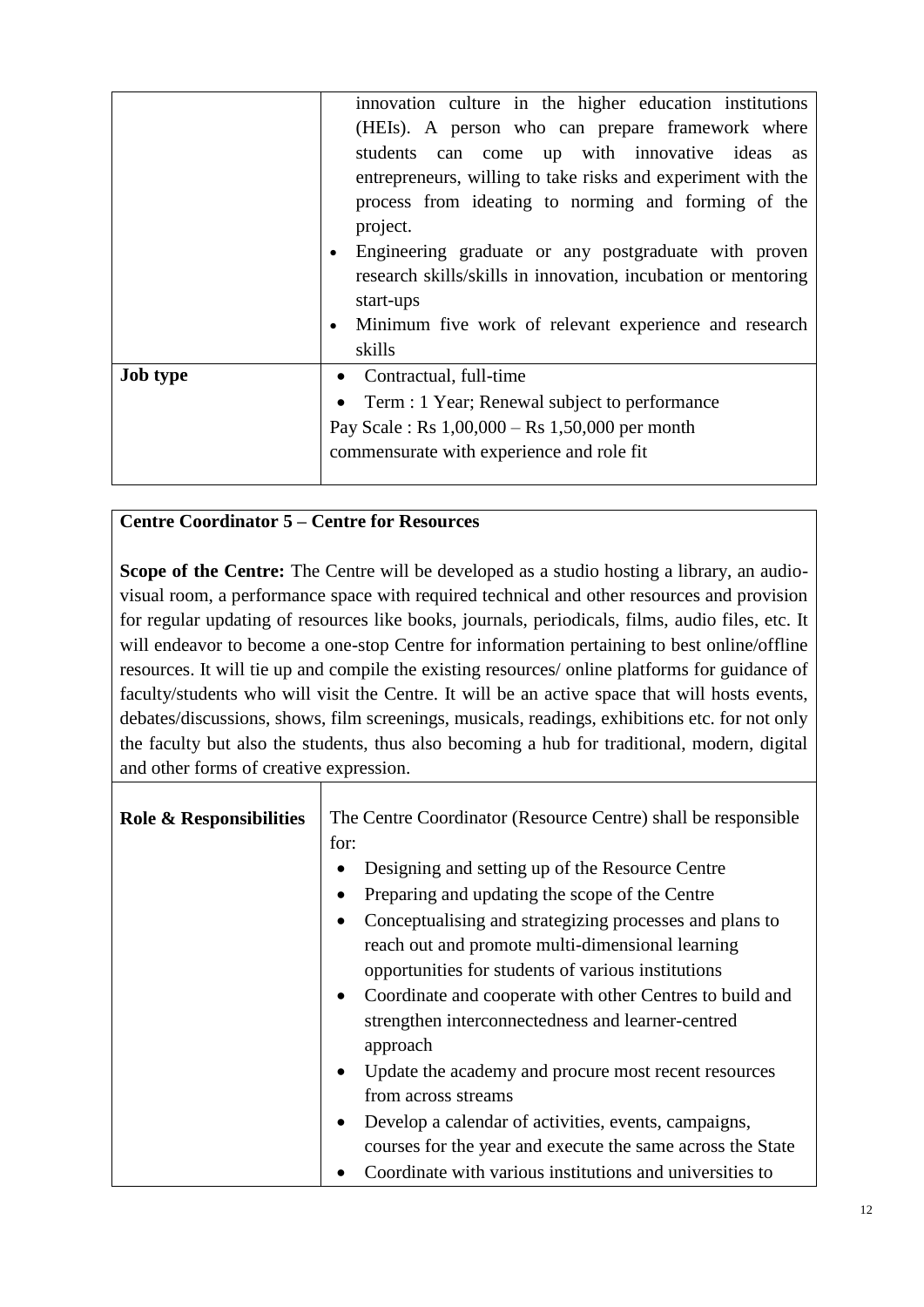|                             |           | design and facilitate development of such resource centers     |
|-----------------------------|-----------|----------------------------------------------------------------|
|                             |           | in their campuses                                              |
|                             |           | Networking with expert individuals/organizations/institutes    |
|                             |           | Financial management of Centre                                 |
|                             |           | Developing Resource depository of the Centre                   |
|                             | $\bullet$ | Monitoring & Evaluation of the training programmes             |
| <b>Eligibility Criteria</b> | $\bullet$ | A person who has keen interest in reading books and            |
|                             |           | creative arts with knowledge of procuring and maintaining      |
|                             |           | such resources. The person needs to have experience and        |
|                             |           | knowledge of planning, strategizing and executing              |
|                             |           | programmes, events, campaigns and courses as part of the       |
|                             |           | Resource center to promote active engagement and               |
|                             |           | learning opportunities for higher education institutions       |
|                             |           | (HEIs), faculty, students and young people.                    |
|                             |           | Masters in any discipline with above traits                    |
|                             |           | Minimum five years of work experience with resource            |
|                             |           | centers / activity centers / mobile libraries/studios or any   |
|                             |           | interactive spaces hosted by non-profits and/or educational    |
|                             |           | institutions                                                   |
|                             |           | Proven experience in designing, planning and                   |
|                             |           | implementing activities, events, campaigns, talks,             |
|                             |           | interactive sessions, workshops using a range of media on      |
|                             |           | a various issues                                               |
|                             |           | Having a good understanding of the purpose and scope of a      |
|                             |           | Resource center to manage it as a vibrant and active space     |
|                             |           | Having critical abilities to bring in values of participation, |
|                             |           | collaboration and cooperation in the Resource center           |
|                             |           | Ability to work in a collaborative and participatory manner    |
|                             |           | with various institutions to impress upon the need for         |
|                             |           | experiential and hands-on learning methodology as part of      |
|                             |           | higher education.                                              |
| <b>Job type</b>             | $\bullet$ | Contractual, full-time                                         |
|                             |           | Term : 1 Year; Renewal subject to performance                  |
|                             |           | Pay Scale : Rs $1,00,000 -$ Rs $1,50,000$ per month            |
|                             |           | commensurate with experience and role fit                      |
|                             |           |                                                                |

# **Centre Coordinator 6 - Centre for Networking**

Scope of the Centre: The Centre will build a strong network of academicians, practitioners, organizations and institutions that can bring in expertise that is best desired for education of young people. It will act as a platform to allow sharing and exchange of latest development in terms of thought, skill, technology in various arts and science streams as well as learning pedagogy. The Centre will, thus, support other Centers as well as HEIs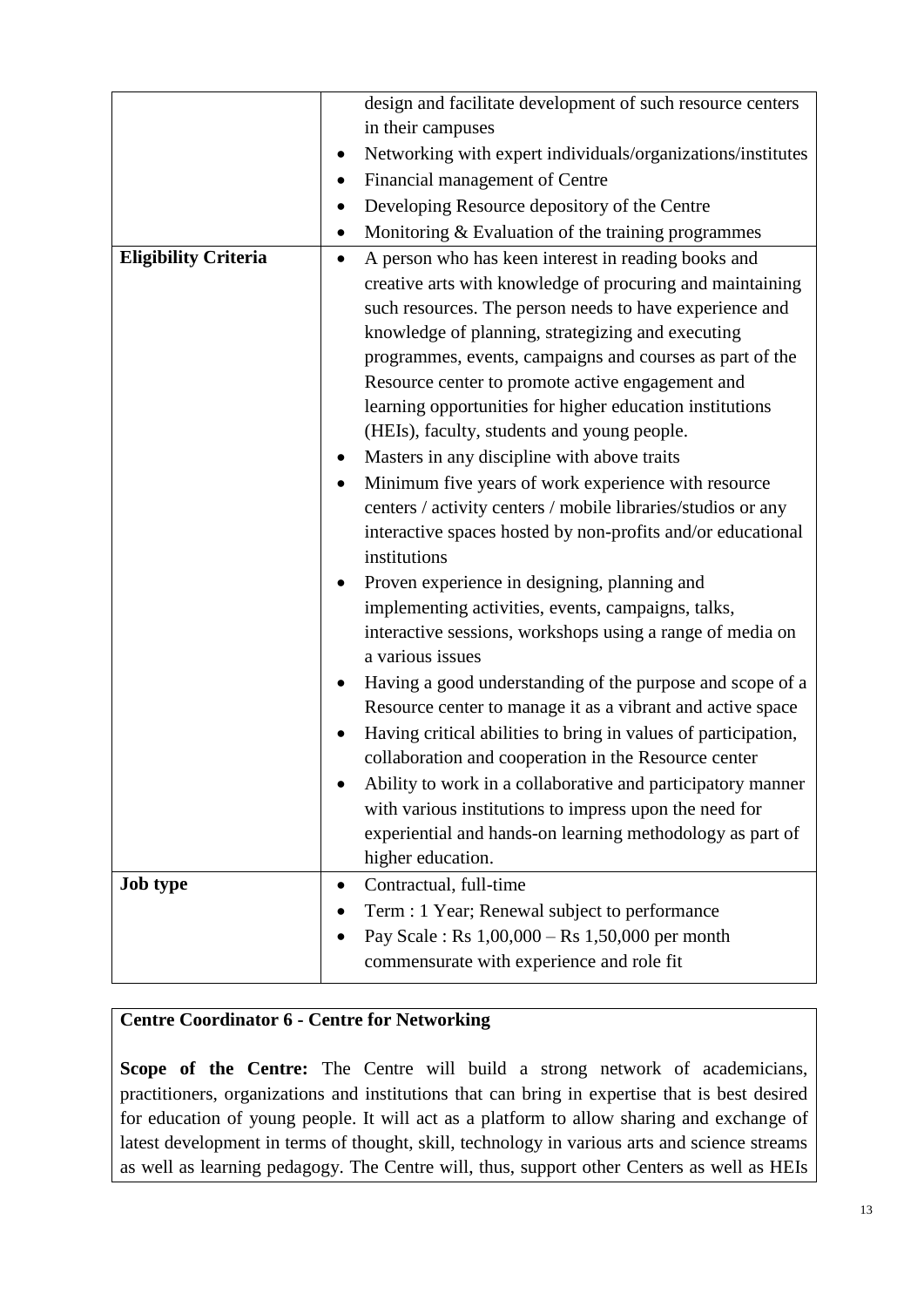for designing of appropriate modules and courses. It will take lead in creating opportunities and avenues for student internships, fellowships, apprenticeship, placements and any other form of association to learn and practice by-hand on the field.

| <b>Role Responsibilities</b> | The Centre Coordinator (Networking) shall be responsible for:          |
|------------------------------|------------------------------------------------------------------------|
|                              | Preparing and updating the scope of the Centre<br>٠                    |
|                              | Conceptualising and strategizing processes plans to reach<br>$\bullet$ |
|                              | out and promote openness in approach and thus build a                  |
|                              | forum that supports experiential learning                              |
|                              | Coordinate and cooperate with other Centres to build and<br>$\bullet$  |
|                              | strengthen interconnectedness and learner-centred                      |
|                              | approach                                                               |
|                              | Update the academy with list of like-minded individuals,<br>٠          |
|                              | professionals and organizations and their profile                      |
|                              | Support in designing the calendar of activities for the year           |
|                              | and bring in relevant resource persons for the same                    |
|                              | Coordinate with various institutions and universities to<br>$\bullet$  |
|                              | adopt and innovate with learning for their faculty and                 |
|                              | students                                                               |
|                              | Financial management of Centre<br>٠                                    |
|                              | Developing Resource depository of the Centre<br>٠                      |
|                              | Monitoring & Evaluation of the training programmes<br>٠                |
| <b>Eligibility Criteria</b>  | A person who can appreciate the scope and importance of<br>$\bullet$   |
|                              | learner-centred approach to education and has experience               |
|                              | and knowledge to plan, strategise and execute programmes               |
|                              | and courses that facilitate building network and                       |
|                              | partnerships with various like-minded individuals,                     |
|                              | professionals and organizations, thus building a pool of               |
|                              | sensitive and active people to strengthen learning                     |
|                              | opportunities for young people.                                        |
|                              | Masters in any discipline with above traits                            |
|                              | Minimum five years of work experience with non-profits                 |
|                              | and/or institutions that have worked on campaigns and                  |
|                              | networking                                                             |
|                              | Proven experience of working with collectives, networks<br>٠           |
|                              | and building coalitions                                                |
|                              | Having a good understanding of the need for creating a<br>٠            |
|                              | pool of academicians, artists, media persons, professionals            |
|                              | and practitioners from various fields as mentors, guide,               |
|                              | resource persons for higher education institutions                     |
|                              | Having critical abilities to bring in people from various<br>٠         |
|                              | walks of life as part of the network as a value that                   |
|                              | recognizes shram (labour) and kala (folk/traditional art)              |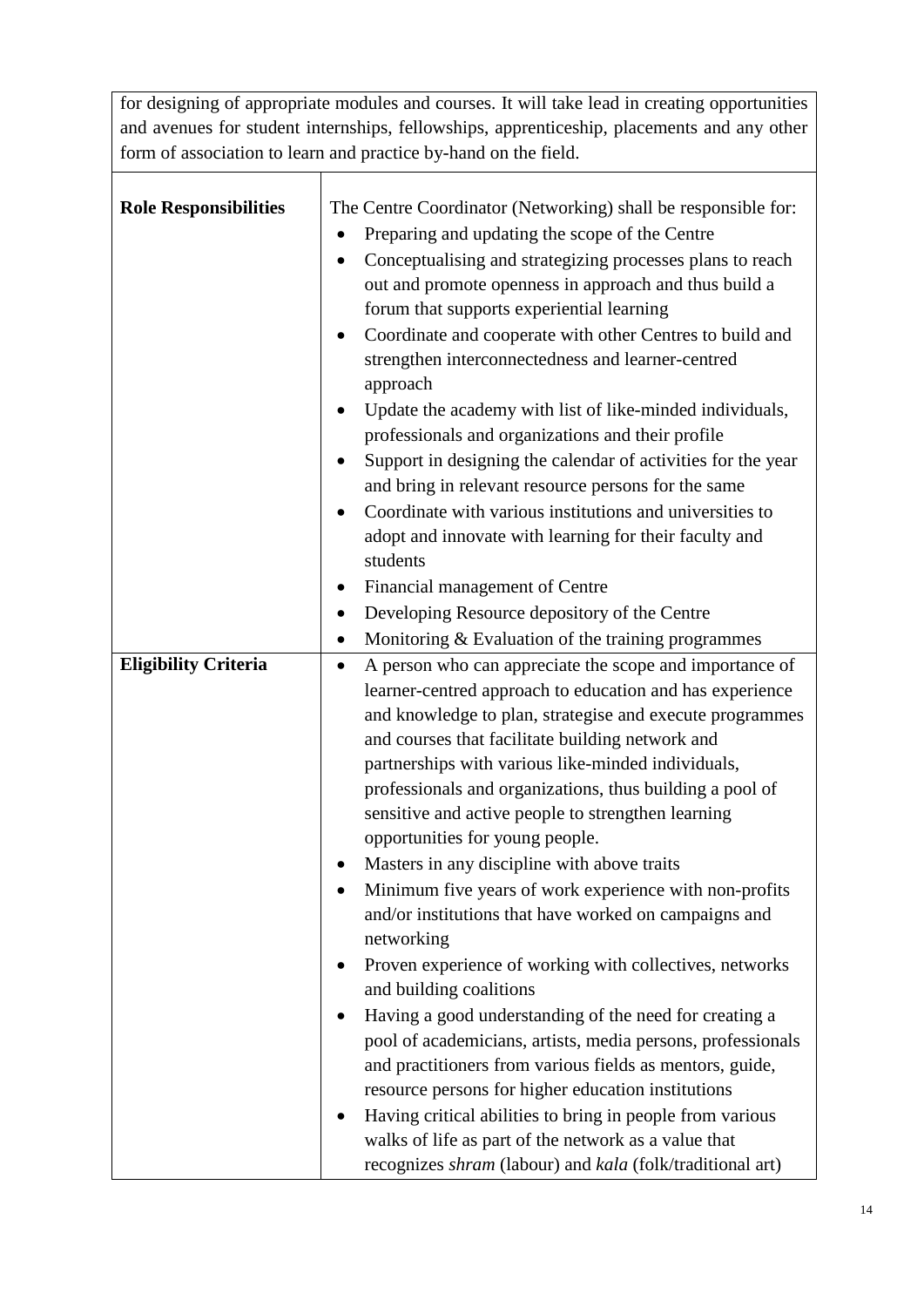|                 | $\bullet$ | Ability to work in a collaborative and participatory manner<br>with various institutions to impress upon the need for<br>experiential and hands-on learning methodology as part of<br>higher education |  |
|-----------------|-----------|--------------------------------------------------------------------------------------------------------------------------------------------------------------------------------------------------------|--|
| <b>Job type</b> |           | Contractual, full-time                                                                                                                                                                                 |  |
|                 | $\bullet$ | Term : 1 Year; Renewal subject to performance                                                                                                                                                          |  |
|                 | $\bullet$ | Pay Scale : Rs 1,00,000 – Rs 1,50,000 per month                                                                                                                                                        |  |
|                 |           | commensurate with experience and role fit                                                                                                                                                              |  |

# **4. Process of application**

- 4.1 The Candidates who consider themselves eligible are required to send the following by email on [recruitment.msfda@gmail.com](mailto:recruitment.msfda@gmail.com) by **30th November,2021**
	- (i) Bio-data/CV
	- (ii) Statement of Purpose though video profile
	- (iii) Essay
	- (iv) Assignment
- (i) **Bio-data/CV**: A detailed bio data/CV is to be submitted. It must be signed by the candidate. Scanned documents to support educational qualification, experience and other relevant information such as References may be attached. Any false information submitted will make the application liable for rejection. Bio-data/CV must include the following
	- Position applied for (This must be at the top of Bio data/CV)
	- Date of Birth
	- **Mobile Number**
	- $\blacksquare$  Email
- (ii) **Statement of Purpose through video profile**: The candidate should record his/her video of 5 minutes duration, explaining his/her credentials for the job based on academic qualifications and experience, explaining why and how, in his /her opinion, is he/she suitable for this role in the context of responsibilities to be delivered and specific traits desired as a professional. The Statement of Purpose will be evaluated out of 20 marks.
- (iii) **Essay** (**1000 to 1500** words on **any one** of the topics as mentioned below)

The candidates are to write an essay on any one of the topics as given against the position applied for. The Essay will be evaluated out of 50 marks. The essay has to be 1000-1500 words, essays less than 1000 words or more than 1500 words will not be evaluated. Essay can be both handwritten and then scanned or it can be typed. The essay should be written expressing in detail with the thoughts of the candidates on the given subject. He/She should take time in understanding the essay"s topic and thereafter write an essay, which clearly conveys in a comprehensible manner what the candidate intends to speak on the particular topic. **Anti-plagiarism software will be used to test whether any of the phrases, sentences etc have been taken from any other sources whether online/offline and if this is found, the essay will straightway marked down as zero. The decision of the Selection authorities in this regard will be final.**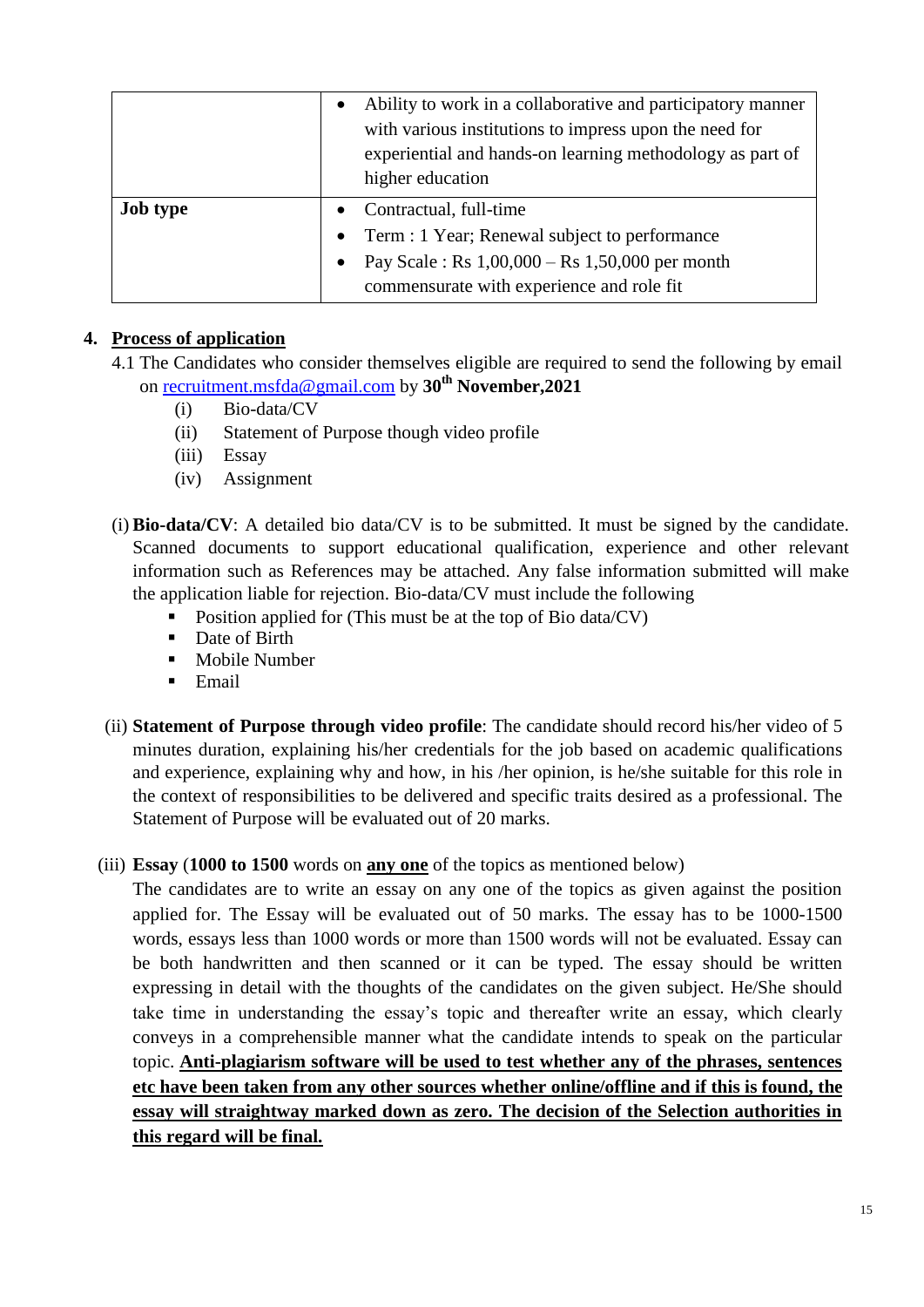|   | <b>Position</b>                  | <b>Essay Topics</b>                                                                    |
|---|----------------------------------|----------------------------------------------------------------------------------------|
| 1 | <b>Joint Director</b>            | 1. The purpose of higher education in building a just<br>equitable society             |
|   |                                  | 2. Making higher education accessible, relevant and                                    |
|   |                                  | interesting to youth                                                                   |
|   |                                  | 3. Should higher education be privatized?                                              |
| 2 | <b>Center Coordinators</b>       |                                                                                        |
|   | 1. Centre for Multi-disciplinary | 1. How do adults learn?                                                                |
|   | Curriculum & Pedagogy            | 2. Why is it important to introduce multi-disciplinary<br>learning?                    |
|   |                                  | 3. Can multi-disciplinary learning be made possible in<br>India? How?                  |
|   | 2. Centre for Leadership         | 1. Skills, strategies and tools required for expanded<br>leadership responsibilities.  |
|   |                                  | 2. Critical evaluation of leadership in higher education<br>institutes of Maharashtra. |
|   |                                  | 3. What is the role of an educator?                                                    |
|   | 3. Centre for Inclusion &        | 1. How will you explain inclusion and diversity citing                                 |
|   | Diversity                        | real life situations/examples?                                                         |
|   |                                  | 2. Why is inclusion and diversity necessary/relevant in                                |
|   |                                  | higher education?                                                                      |
|   |                                  | 3. SWOC analysis of inclusion and diversity in HEIs                                    |
|   |                                  | 4. Can online education be equitable?                                                  |
|   |                                  | 5. Modelling values based on inclusion and diversity.                                  |
|   | 4. Centre for Innovation and     | 1. Importance of innovative thinking in education.                                     |
|   | <b>Cutting Edge Technology</b>   | 2. Need for digital transformation in educational                                      |
|   |                                  | institutions.                                                                          |
|   |                                  | 3. Innovation for education and education for                                          |
|   |                                  | innovation.                                                                            |
|   |                                  | 4. Disruptive technologies and future jobs.                                            |
|   | 5. Centre for Resources          | 1. Evolution of libraries to learning resource centers.                                |
|   |                                  | 2. Digital depositories as learning resources.                                         |
|   |                                  | 3. Challenge of attracting students to Resource Centers,                               |
|   |                                  | in an age of internet with reduced attention span.                                     |
|   |                                  | 4. Value of academic resources for conceptual                                          |
|   | 6. Centre for Networking         | development.<br>1. Breaking silos in higher education                                  |
|   |                                  | 2. Networking as a necessity for organizational                                        |
|   |                                  | excellence.                                                                            |
|   |                                  | 3. Meaning and scope of networking in the context of                                   |
|   |                                  | higher education.                                                                      |

**Essay** (**1000 to 1500** words on **any one** of the topics as mentioned below)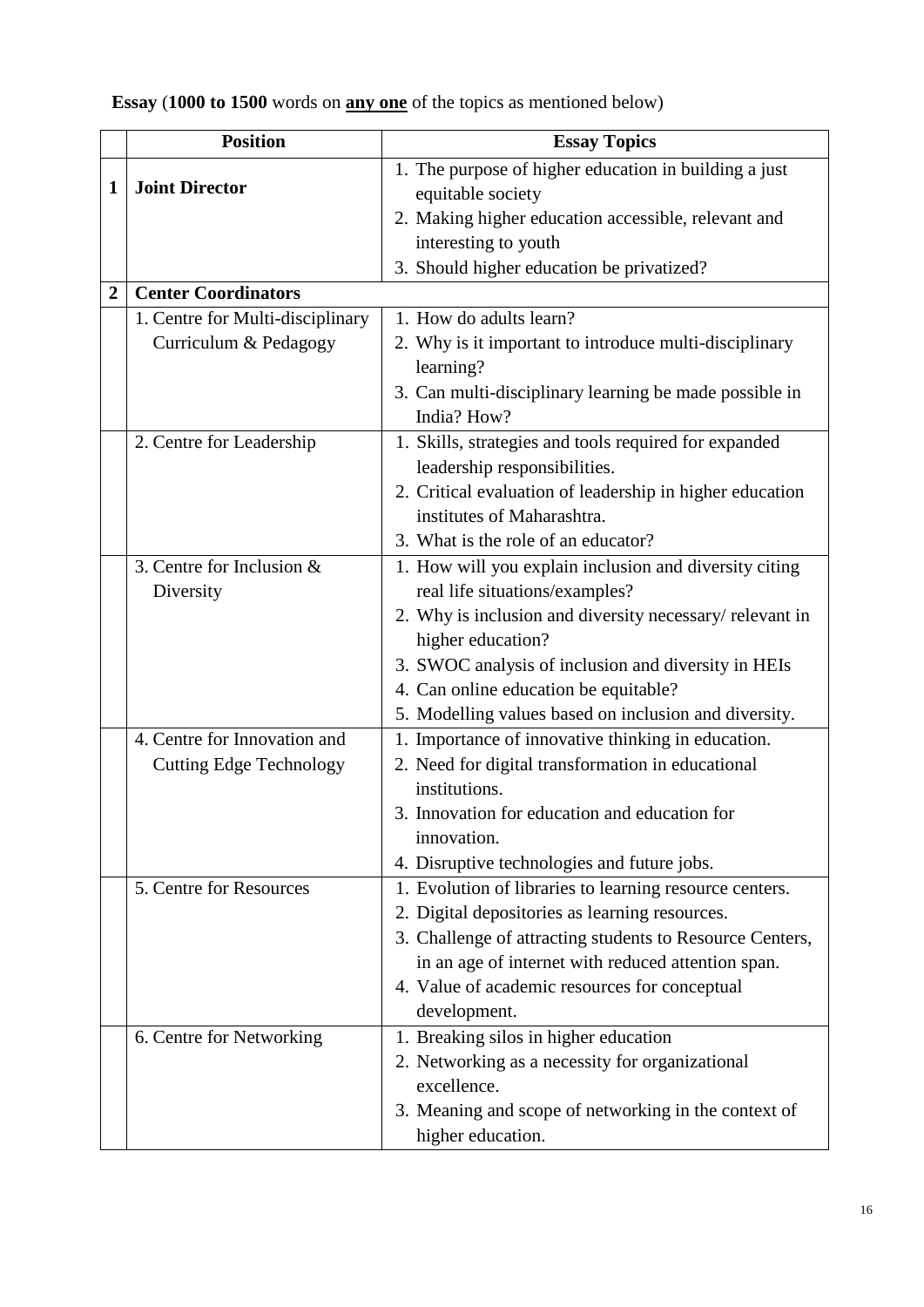(iv) **Assignment:** The applicants have to submit an assignment on the topic mentioned below in **1000 – 1500 words**. The candidates are to write an assignment on any one of the topics as given against the position applied for. The Assignment will be evaluated out of 50 marks. The assignment has to be 1000-1500 words, assignments less than 1000 words or more than 1500 words will not be evaluated. Assignment can be both handwritten and then scanned or it can be typed. Each Assignment will be scored out of 50 marks. The assignment will be scored on the basis of practical understanding of the role as exhibited through the activities outlines by the candidate, depth and horizontal expanse of understanding, innovative ideas etc.

|                | <b>Position</b>                | <b>Assignment Topics</b>                                         |  |  |
|----------------|--------------------------------|------------------------------------------------------------------|--|--|
| 1              | <b>Joint Director</b>          | Outline the strategies for implementing National                 |  |  |
|                |                                | Education Policy, 2020 in higher education institutions          |  |  |
|                |                                | in Maharashtra                                                   |  |  |
| $\overline{2}$ | <b>Center Coordinators</b>     |                                                                  |  |  |
|                | 1. Centre for Multi-           | Write a concept paper on the Activities of Centre for            |  |  |
|                | disciplinary curriculum and    | Multi-disciplinary curriculum and pedagogy that you              |  |  |
|                | pedagogy                       | will coordinate if you were the Centre Coordinator.              |  |  |
|                | 2. Centre for Leadership       | Imagine you are the Centre Coordinator. Prepare a<br>п           |  |  |
|                |                                | leadership training plan for training of faculty of              |  |  |
|                |                                | higher education institutions in Maharashtra, outlining          |  |  |
|                |                                | the kind of trainings to be offered, networking with the         |  |  |
|                |                                | concerned resource persons/institutes and motivating             |  |  |
|                |                                | trainees to undertake those trainings.                           |  |  |
|                | 3. Centre for Inclusion &      | If you were the Centre Coordinator of the Centre for             |  |  |
|                | Diversity                      | Inclusion and Diversity, outline the activities/training         |  |  |
|                |                                | programs that you will coordinate in the first year.             |  |  |
|                | 4. Centre for Innovation and   | How will you develop Centre for Innovation and<br>$\blacksquare$ |  |  |
|                | <b>Cutting Edge Technology</b> | Cutting Edge technology in MSFDA, if you were the                |  |  |
|                |                                | Centre Coordinator? How will you catalyze                        |  |  |
|                |                                | development of such centres in higher education                  |  |  |
|                |                                | institutions of Maharashtra?                                     |  |  |
|                | 5. Center for Resources        | How will you develop from Concept to                             |  |  |
|                |                                | Commissioning, Centre for Resources in MSFDA if                  |  |  |
|                |                                | you were the Centre Coordinator.                                 |  |  |
|                | 6. Center for Networking       | If you were the Centre Coordinator of Centre for                 |  |  |
|                |                                | Networking, prepare an Annual Calendar of Activities             |  |  |
|                |                                | that you would coordinate through this Centre.                   |  |  |

#### **Assignment topics (1000 to 1500 words only)**

# **5. Important Timeline**

5.1 The Bio-data/CV, Statement of Purpose (Video Profile), Essay and Assignment and must be sent by email on [recruitment.msfda@gmail.com](mailto:recruitment.msfda@gmail.com) by **30th November 2021**. Each document must be carefully captioned.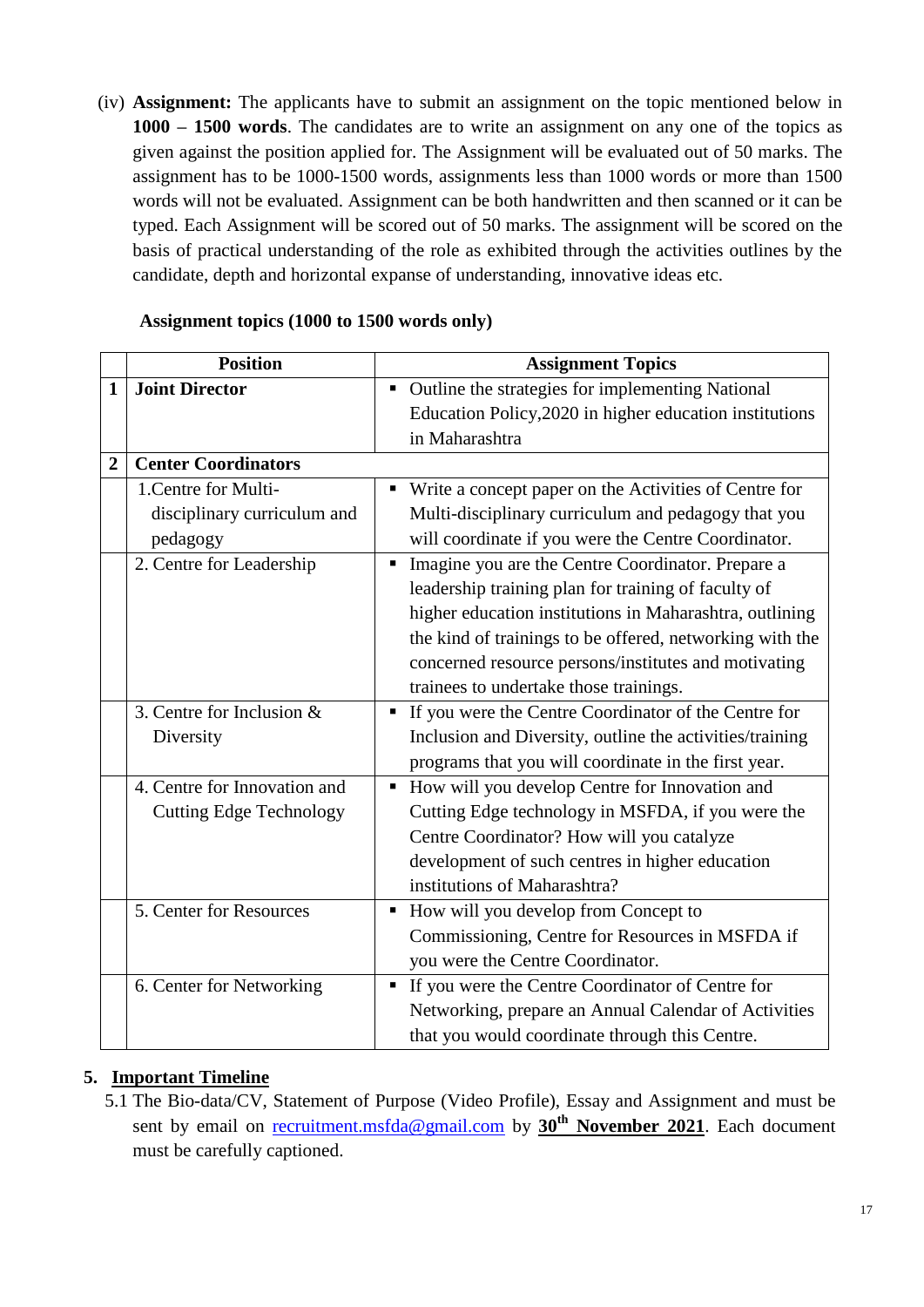#### **6. Selection process**

### 6.1 **Step 1: Scrutiny of the Bio-data /CV**

The bio-data CV will be will be scrutinized to find candidates who meet the minimum eligibility criteria and to shortlist candidates for next step.

#### 6.2 **Step 2 : Evaluation of Statement of Purpose, Essay & Assignment**

- a) **Statement of Purpose/Video profiles (20 marks) (**Please see 4.1(ii), page 15) The Statement of Purpose will be scored out of 20 marks. Candidates have to score a minimum of 10marks for qualify to qualify for further evaluation process.
- b) **Evaluation of Essay (50 marks) (**Please see 4.1(iii), page 15) The Essays of eligible candidates will be evaluated by a team of eminent academicians. Each Essay will be scored out of 50 marks. The Essay will be scored on the basis of content understanding, clarity of thought and idea evaluation. The score given by the evaluators will be final. Candidates have to score a minimum of 25 marks in Essay.
- c) **Assignment (50 marks) (**Please see 4.1(iv), page 17)**:** The Assignments of eligible candidates will be evaluated by a team of eminent academicians. Each Assignment will be scored out of 50 marks. The assignment will be scored on the basis of practical understanding of the role as exhibited through the activities outlines by the candidate, depth and horizontal expanse of understanding, innovative ideas etc.

#### 6.3 **Step 3** : **Interview (80 marks)**

Those candidates who score a minimum of 10 marks in Statement of Purpose, a minimum of 25 marks in Essay and a minimum of 25 marks in Assignment will be eligible for being considered for interview. The combined score of Statement of Purpose, Essays and Assignment will be combined and candidates will be put in a merit of decreasing marks. Against each position, a total of 5 candidates from the top in decreasing order in the merit will be called in person for the interview by the Search and Selection Committee. In the interview, the candidate will be evaluated out of a score of 80, on his/her overall understanding of the role, his/her skill-sets, strengths and suitability for the particular role. No travel expenditure will be given by the MSFDA for the travel / stay of the candidate who come for the interview. The date/time and venue of the interview will be communicated to the concerned candidates through email.

- 6.4 The candidates will be finally selected based on the total score obtained in Statement of Purpose, Essay/Assignment and Interview. A candidate who obtains less than a total of 125 marks (Statement of Purpose, Essay, Assignment and Interview combined) will not be considered for selection.
- 6.5 In summary, the minimum score required at various steps for final selection is given below:

|                                                       | <b>Score</b> | Minimum score to qualify to next step |
|-------------------------------------------------------|--------------|---------------------------------------|
| <b>STEP1</b>                                          |              |                                       |
| Scrutiny for minimum eligibility based on bio-data/CV |              |                                       |